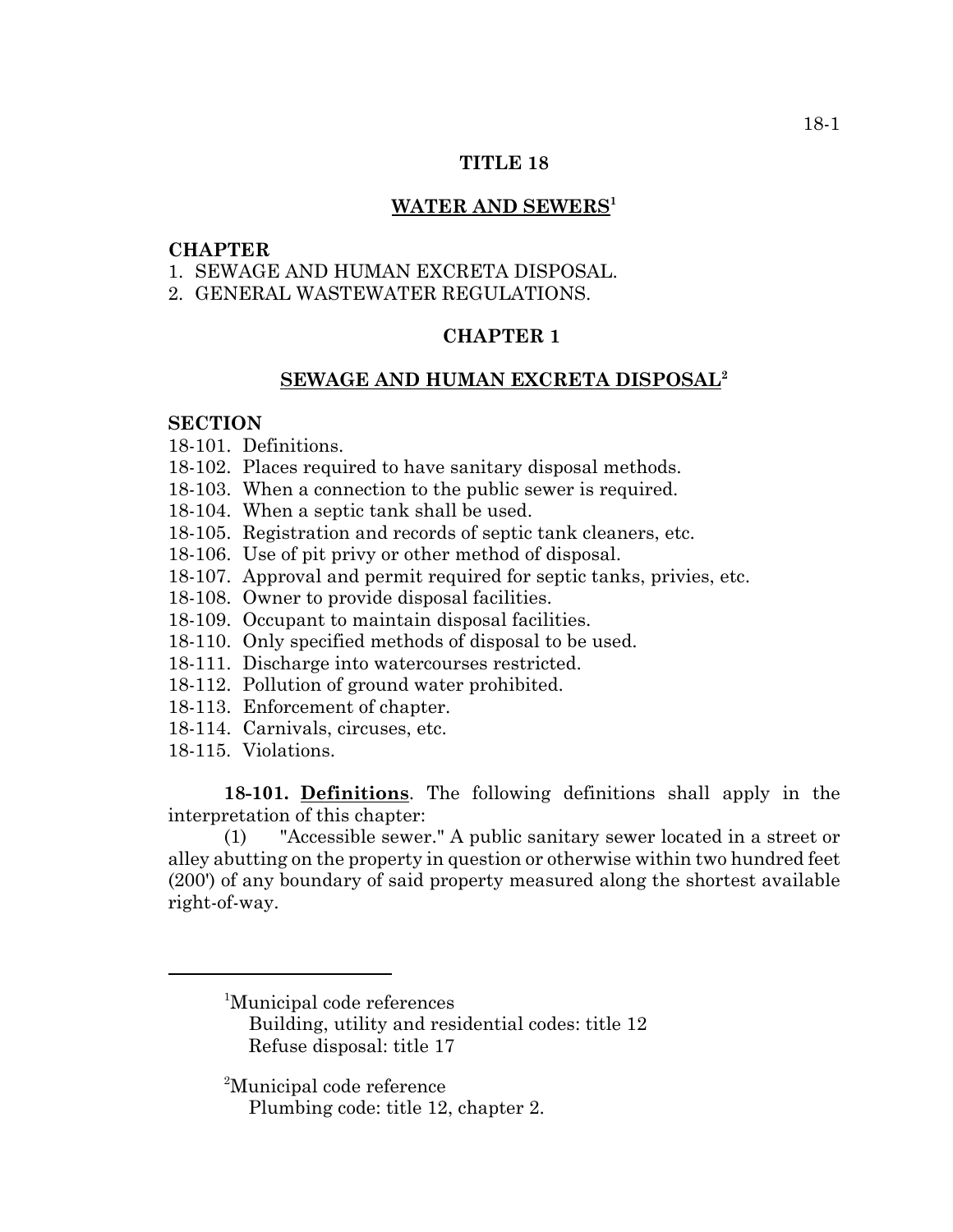(2) "Approved septic tank system." A watertight covered receptacle of monolithic concrete, either precast or cast in place, constructed according to plans approved by the health officer. Such tanks shall have a capacity of not less than seven hundred fifty (750) gallons and in the case of homes with more than two (2) bedrooms the capacity of the tank shall be in accordance with the recommendations of the Tennessee Department of Health and Environment as provided for in its 1967 bulletin entitled "Recommended Guide for Location, Design, and Construction of Septic Tanks and Disposal Fields." A minimum liquid depth of four feet (4') should be provided with a minimum depth of air space above the liquid of one foot (1'). The septic tank dimensions should be such that the length from inlet to outlet is at least twice but not more than three (3) times the width. The liquid depth should not exceed five feet (5'). The discharge from the septic tank shall be disposed of in such a manner that it may not create a nuisance on the surface of the ground or pollute the underground water supply, and such disposal shall be in accordance with recommendations of the health officer as determined by acceptable soil percolation data.

(3) "Health officer." The person duly appointed to such position having jurisdiction, or any person or persons authorized to act as his agent.

(4) "Human excreta." The bowel and kidney discharges of human beings.

(5) "Other approved method of sewage disposal." Any privy, chemical toilet, or other toilet device (other than a sanitary sewer, septic tank, or sanitary pit privy as described above) the type, location, and construction of which have been approved by the health officer.

(6) "Sanitary pit privy." A privy having a fly-tight floor and seat over an excavation in earth, located and constructed in such a manner that flies and animals will be excluded, surface water may not enter the pit, and danger of pollution of the surface of the ground or the underground water supply will be prevented.

(7) "Sewage." All water-carried human and household wastes from residences, buildings, or industrial establishments.

(8) "Watercourse." Any natural or artificial drain which conveys water either continuously or intermittently. (1995 Code, § 18-101)

**18-102. Places required to have sanitary disposal methods**. Every residence, building, or place where human beings reside, assemble, or are employed within the corporate limits shall be required to have a sanitary method for disposal of sewage and human excreta. (1995 Code, § 18-102)

**18-103. When a connection to the public sewer is required**. Wherever an accessible sewer exists and water under pressure is available, approved plumbing facilities shall be provided and the wastes from such facilities shall be discharged through a connection to said sewer made in compliance with the requirements of the official responsible for the public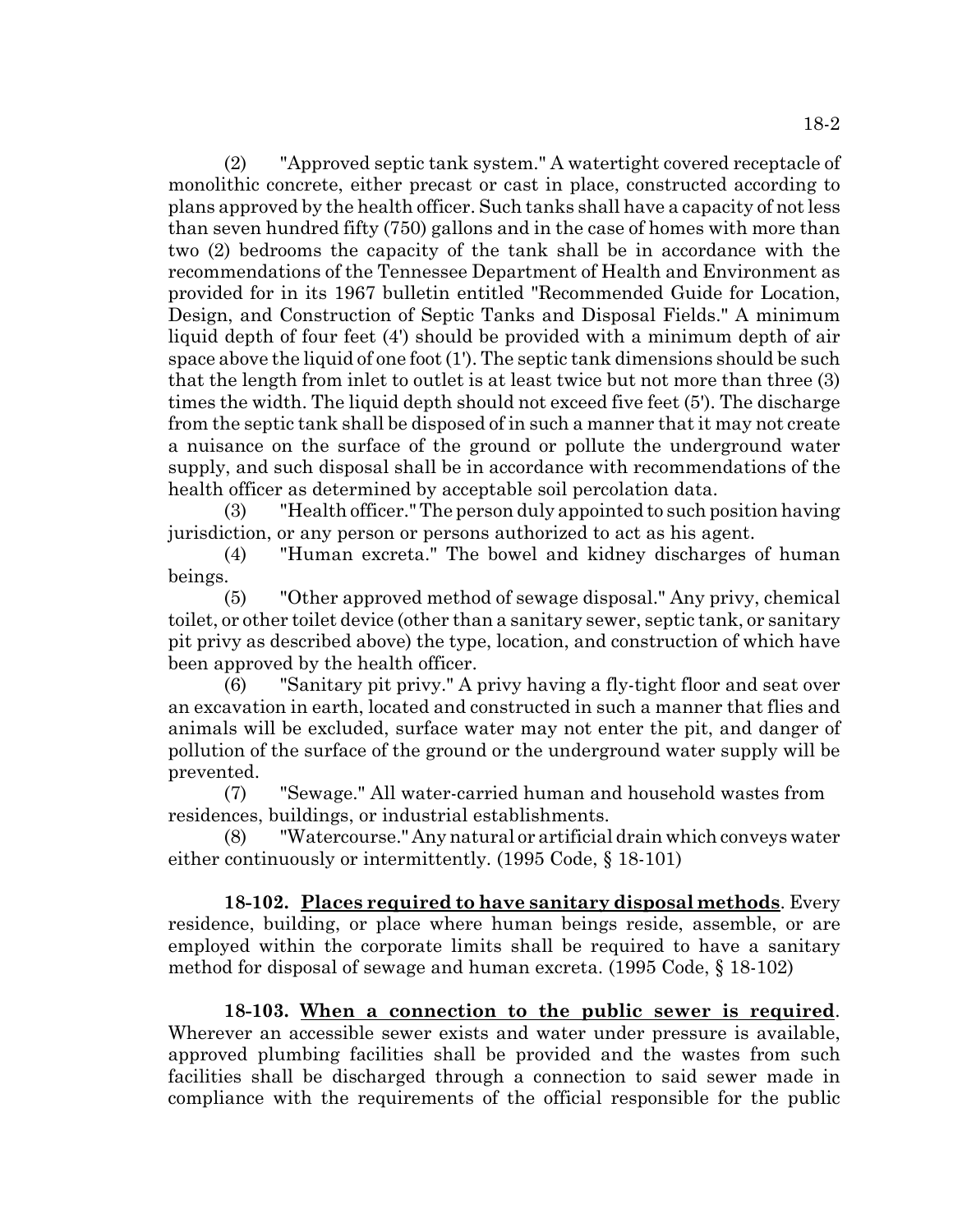sewerage system. On any lot or premise accessible to the sewer no other method of sewage disposal shall be employed. (1995 Code, § 18-103)

**18-104. When a septic tank shall be used**. Wherever water carried sewage facilities are installed and their use is permitted by the health officer, and an accessible sewer does not exist, the wastes from such facilities shall be discharged into an approved septic tank system.

No septic tank or other water-carried sewage disposal system except a connection to a public sewer shall be installed without the approval of the health officer or his duly appointed representative. The design, layout, and construction of such systems shall be in accordance with specifications approved by the health officer and the installation shall be under the general supervision of the department of health and environment. (1995 Code, § 18-104)

**18-105. Registration and records of septic tank cleaners, etc**. Every person, firm, or corporation who operates equipment for the purpose of removing digested sludge from septic tanks, cesspools, privies, and other sewage disposal installations on private or public property must register with the health officer and furnish such records of work done within the corporate limits as may be deemed necessary by the health officer. (1995 Code, § 18-105)

**18-106. Use of pit privy or other method of disposal**. Wherever a sanitary method of human excreta disposal is required under § 18-102 and water-carried sewage facilities are not used, a sanitary pit privy or other approved method of disposal shall be provided. (1995 Code, § 18-106)

**18-107. Approval and permit required for septic tanks, privies, etc**. Any person, firm, or corporation proposing to construct a septic tank system, privy, or other sewage disposal facility, requiring the approval of the health officer under this chapter, shall before the initiation of construction obtain the approval of the health officer for the design and location of the system and secure a permit from the health officer for such system. (1995 Code, § 18-107)

**18-108. Owner to provide disposal facilities**. It shall be the duty of the owner of any property upon which facilities for sanitary sewage or human excreta disposal are required by § 18-102, or the agent of the owner to provide such facilities. (1995 Code, § 18-108)

**18-109. Occupant to maintain disposal facilities**. It shall be the duty of the occupant, tenant, lessee, or other person in charge to maintain the facilities for sewage disposal in a clean and sanitary condition at all times, and no refuse or other material which may unduly fill up, clog, or otherwise interfere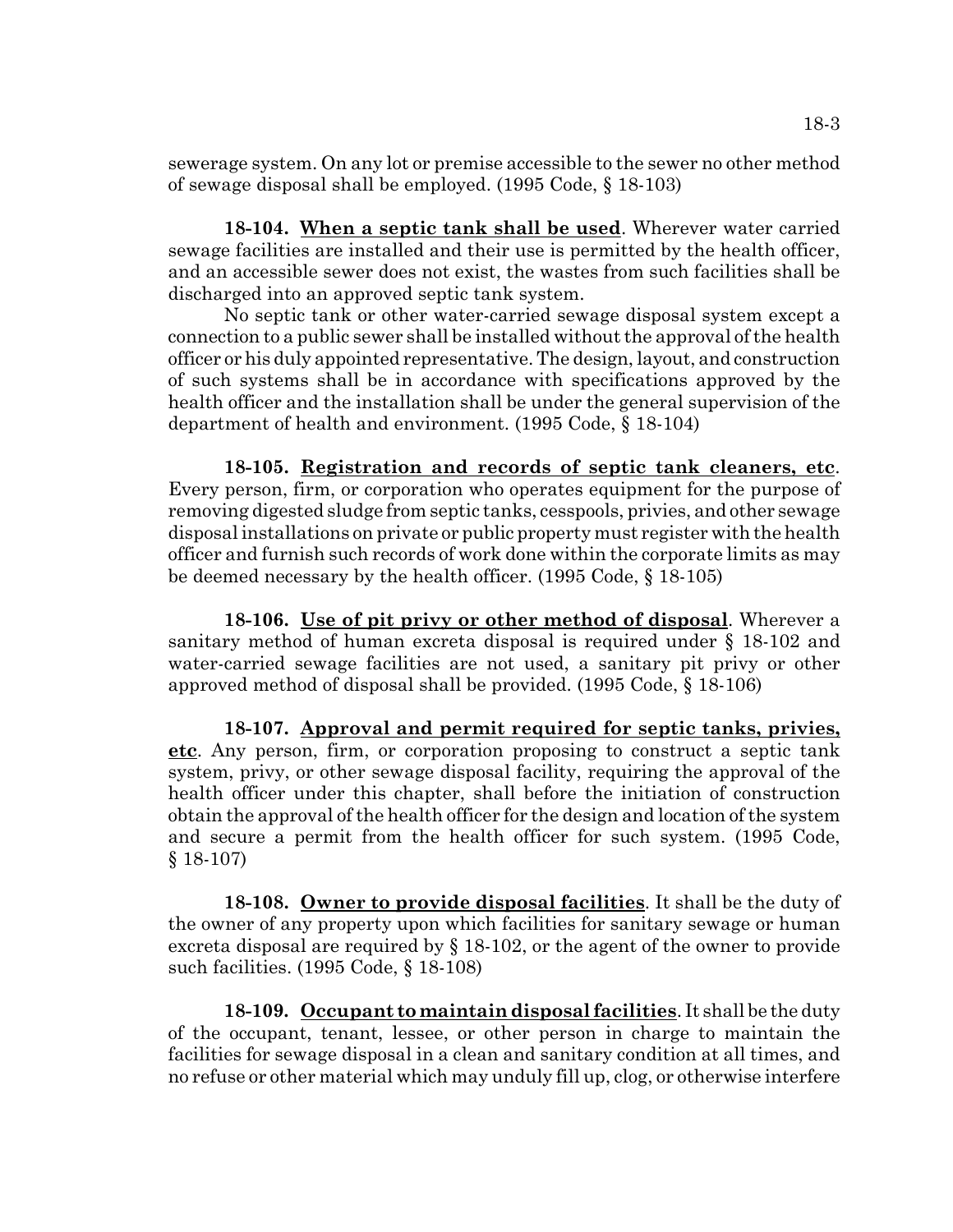with the operation of such facilities shall be deposited therein. (1995 Code, § 18-109)

**18-110. Only specified methods of disposal to be used**. No sewage or human excreta shall be thrown out, deposited, buried, or otherwise disposed of, except by a sanitary method of disposal as specified in this chapter. (1995 Code, § 18-110)

**18-111. Discharge into watercourses restricted**. No sewage or excreta shall be discharged or deposited into any lake or watercourse except under conditions specified by the health officer and specifically authorized by the Tennessee Stream Pollution Control Board. (1995 Code, § 18-111)

**18-112. Pollution of ground water prohibited**. No sewage effluent from a septic tank, sewage treatment plant, or discharges from any plumbing facility shall empty into any well, either abandoned or constructed for this purpose, cistern, sinkhole, crevice, ditch, or other opening, either natural or artificial, in any formation which may permit the pollution of ground water. (1995 Code, § 18-112)

**18-113. Enforcement of chapter**. It shall be the duty of the health officer to make an inspection of the methods of disposal of sewage and human excreta as often as is considered necessary to insure full compliance with the terms of this chapter. Written notification of any violation shall be given by the health officer to the person or persons responsible for the correction of the condition, and correction shall be made within forty-five (45) days after notification. If the health officer shall advise any person that the method by which human excreta and sewage is being disposed of constitutes an immediate and serious menace to health, such person shall at once take steps to remove the menace. Failure to remove such menace immediately shall be punishable under the general penalty clause for this code. However, such person shall be allowed the number of days herein provided within which to make permanent correction. (1995 Code, § 18-113)

**18-114. Carnivals, circuses, etc**. Whenever carnivals, circuses, or other transient groups of persons come within the corporate limits, such groups of transients shall provide a sanitary method for disposal of sewage and human excreta. Failure of a carnival, circus, or other transient group to provide such sanitary method of disposal and to make all reasonable changes and corrections proposed by the health officer shall constitute a violation of this section. In these cases the violator shall not be entitled to the notice of forty-five (45) days provided for in the preceding section. (1995 Code, § 18-114)

**18-115. Violations**. Any person, persons, firm, association, or corporation or agent thereof, who shall fail, neglect, or refuse to comply with the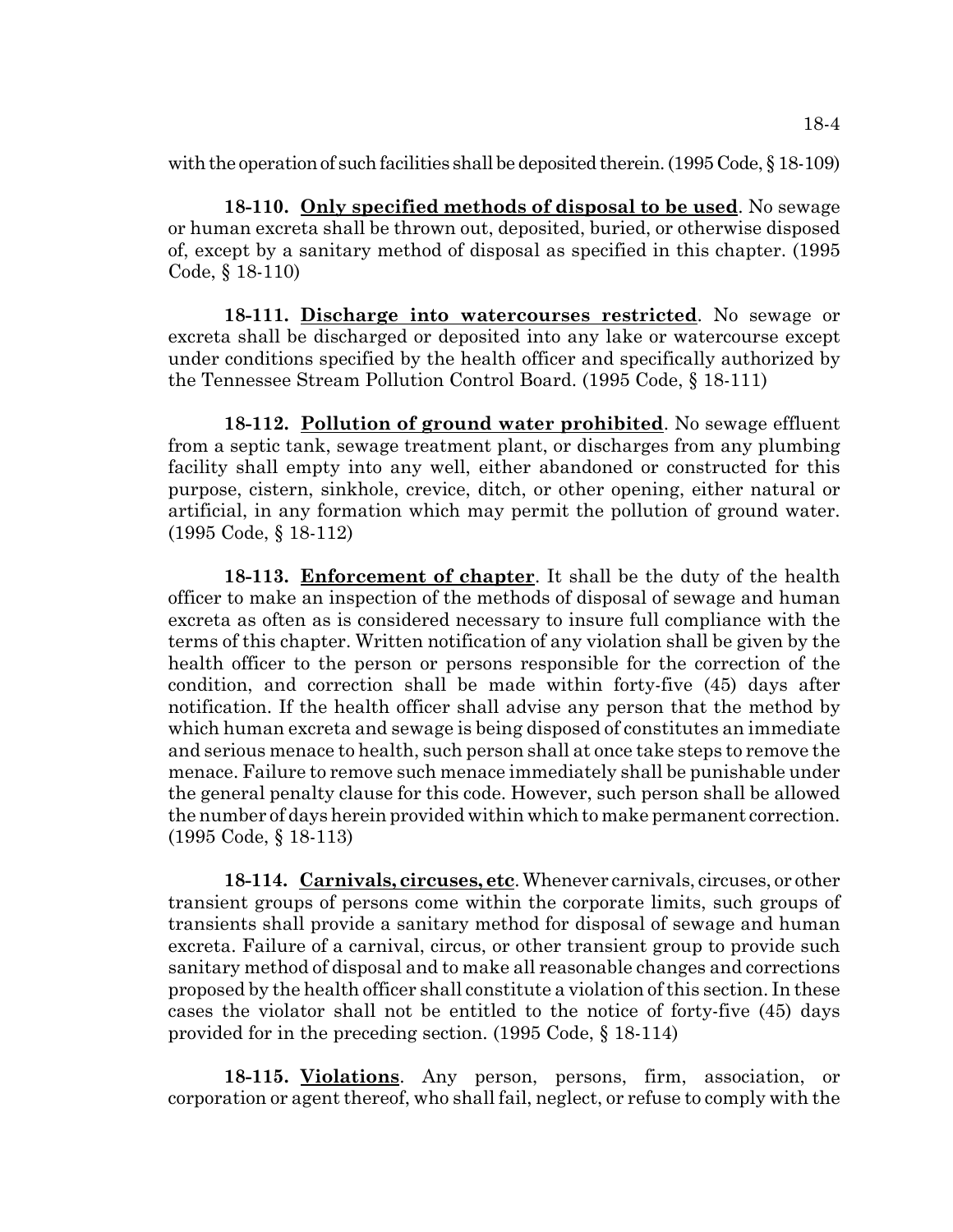provisions of this chapter shall be deemed guilty of a misdemeanor and shall be punishable under the general penalty clause for this code. (1995 Code, § 18-115)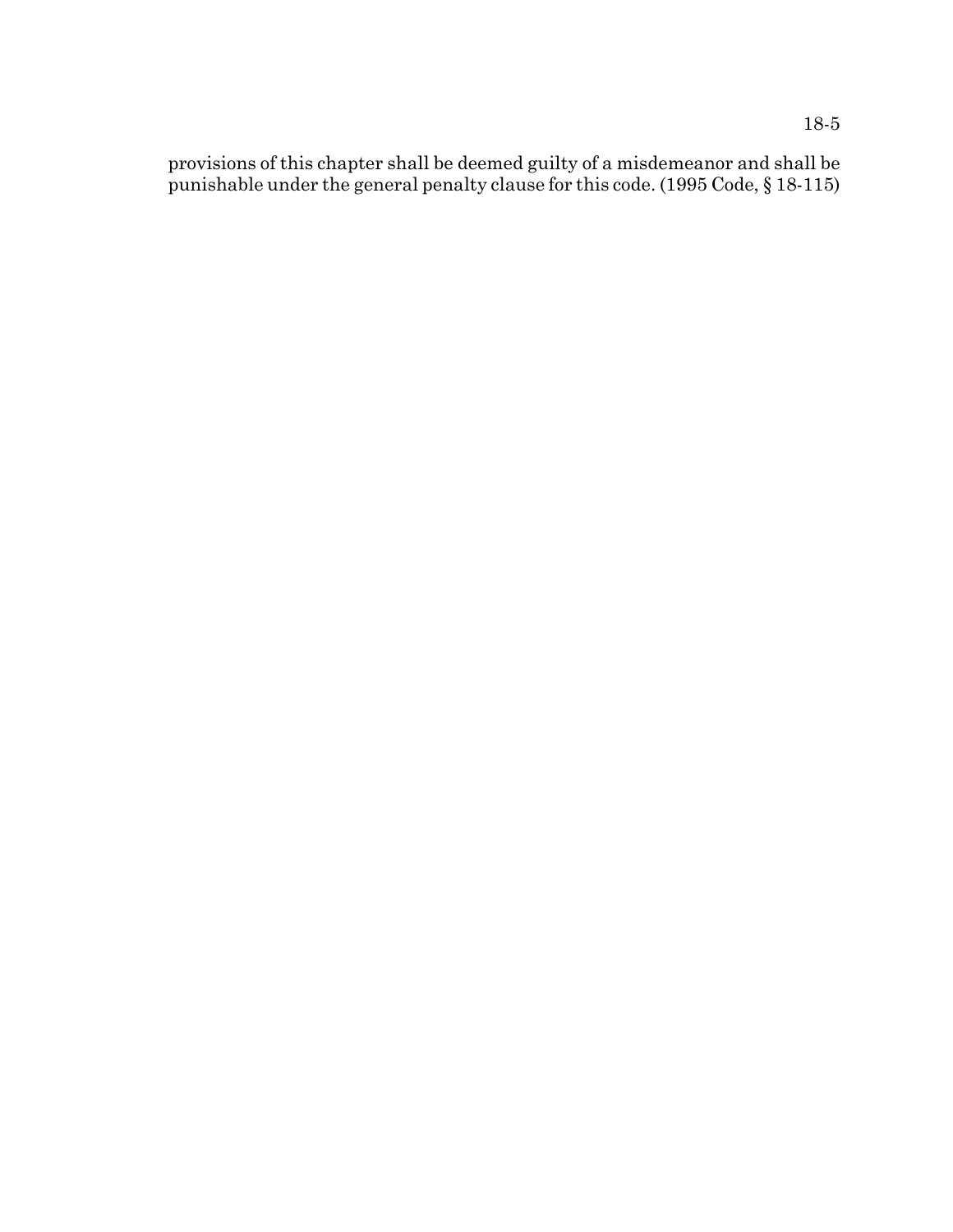# **CHAPTER 2**

# **GENERAL WASTEWATER REGULATIONS<sup>1</sup>**

### **SECTION**

18-201. Purpose and policy.

18-202. Administrative.

18-203. Definitions.

18-204. Abbreviations.

18-205. Proper waste disposal required.

18-206. Private domestic wastewater disposal.

18-207. Connection to public sewers.

18-208. Septic tank effluent pump.

18-209. Septic tank design capacity.

18-210. Design of septic tanks.

18-211. Discharge regulations.

18-212. Enforcement and abatement.

18-213. City's rights of revision.

18-214. Fees and billing.

18-215. Validity.

**18-201. Purpose and policy**. This chapter sets forth uniform requirements for users of the City of Tusculum, Tennessee, wastewater treatment system and enables the City to comply with the Federal Clean Water Act and the state Water Quality Control Act and rules adopted pursuant to these acts. The objectives of this chapter are:

(1) To protect public health;

(2) To protect wastewater system treatment and collection personnel who may be affected by wastewater and sludge in the course of their employment and the general public;

(3) To control discharges and prevent pollutants from entering into the public sewage collection system that may interfere with wastewater treatment and collection systems;

(4) To define the criteria for design, construction, ownership, maintenance, and operation of residential and commercial sewer connections; and

(5) To provide for fees for the equitable distribution of the cost of operation, maintenance, and improvement of the system.

<sup>&</sup>lt;sup>1</sup>Appendix B contains: grease trap sizing formula, STEP system application form, FOG application and implementation plan and the enforcement response plan.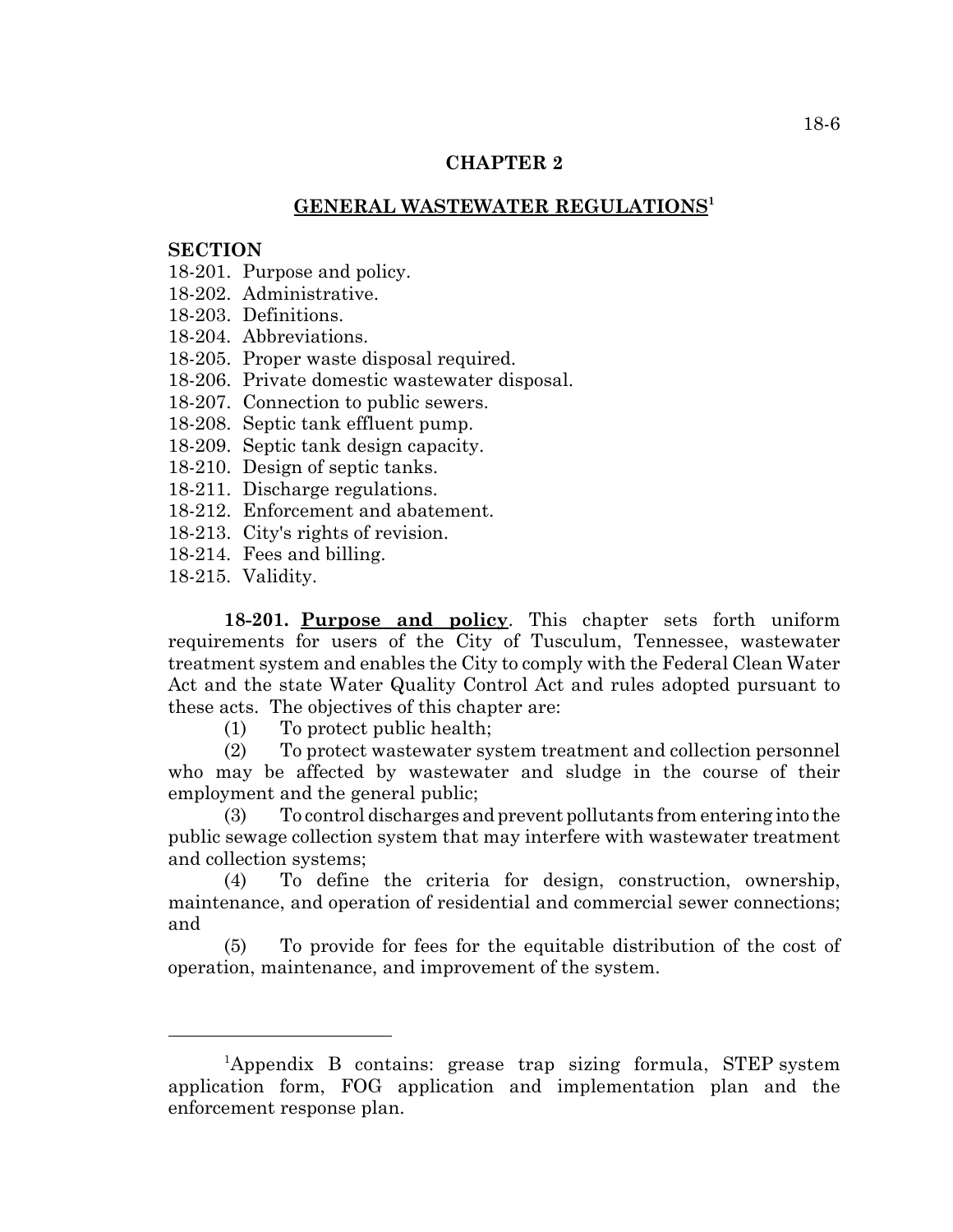In meeting these objectives, this chapter provides that all persons in the service area of the City of Tusculum must have adequate wastewater treatment either in the form of a connection to the municipal wastewater treatment system or, where the system is not available, an appropriate private disposal system.

Nothing herein shall, however, require certain buildings existing on April 1, 2014, located on properties along and adjacent to East Andrew Johnson Highway within the city limits of Tusculum, Tennessee, whether residential or commercial, to connect to the initial wastewater collection system unless such property has been cited by TDEC for a failing private disposal system. All buildings constructed on said properties after April 1, 2014, will be required to connect to the system according to the conditions set forth herein.

This chapter shall apply to all users inside or outside the city who are, by implied contract or written agreement with the city, dischargers of applicable wastewater to the city's wastewater collection system. (Ord. #14-01, June 2014)

**18-202. Administrative**. Except as otherwise provided herein, the local administrative officer of the city shall administer, implement, and enforce the provisions of this chapter. (Ord. #14-01, June 2014)

**18-203. Definitions**. Unless the context specifically indicates otherwise, the following terms and phrases, as used in this chapter, shall have the meanings hereinafter designated:

(1) "Administrator." The administrator of the United States Environmental Protection Agency.

(2) "Act" or "the Act." The Federal Water Pollution Control Act, also known as the Clean Water Act, as amended and found in 33 U.S.C. § 1251, et seq.

(3) "Approval authority." the Tennessee Department of Environment and Conservation, Division of Water Resources.

(4) "Authorized or duly authorized representative of industrial user: (a) If the user is a corporation:

(i) The president, secretary, treasurer, or vice-president of the corporation in charge of a principal business function, or any person who performs similar policy or decision-making functions for the corporation; or

(ii) The manager of one (1) or more manufacturing, production, or operating facilities, provided the manager is authorized to make management decisions that govern the operation of the regulated facility including having the explicit or implicit duty of making major capital investment recommendations, and initiate and direct other comprehensive measures to assure long-term environmental compliance with environmental laws and regulations; can insure that the necessary systems are established or actions taken to gather complete and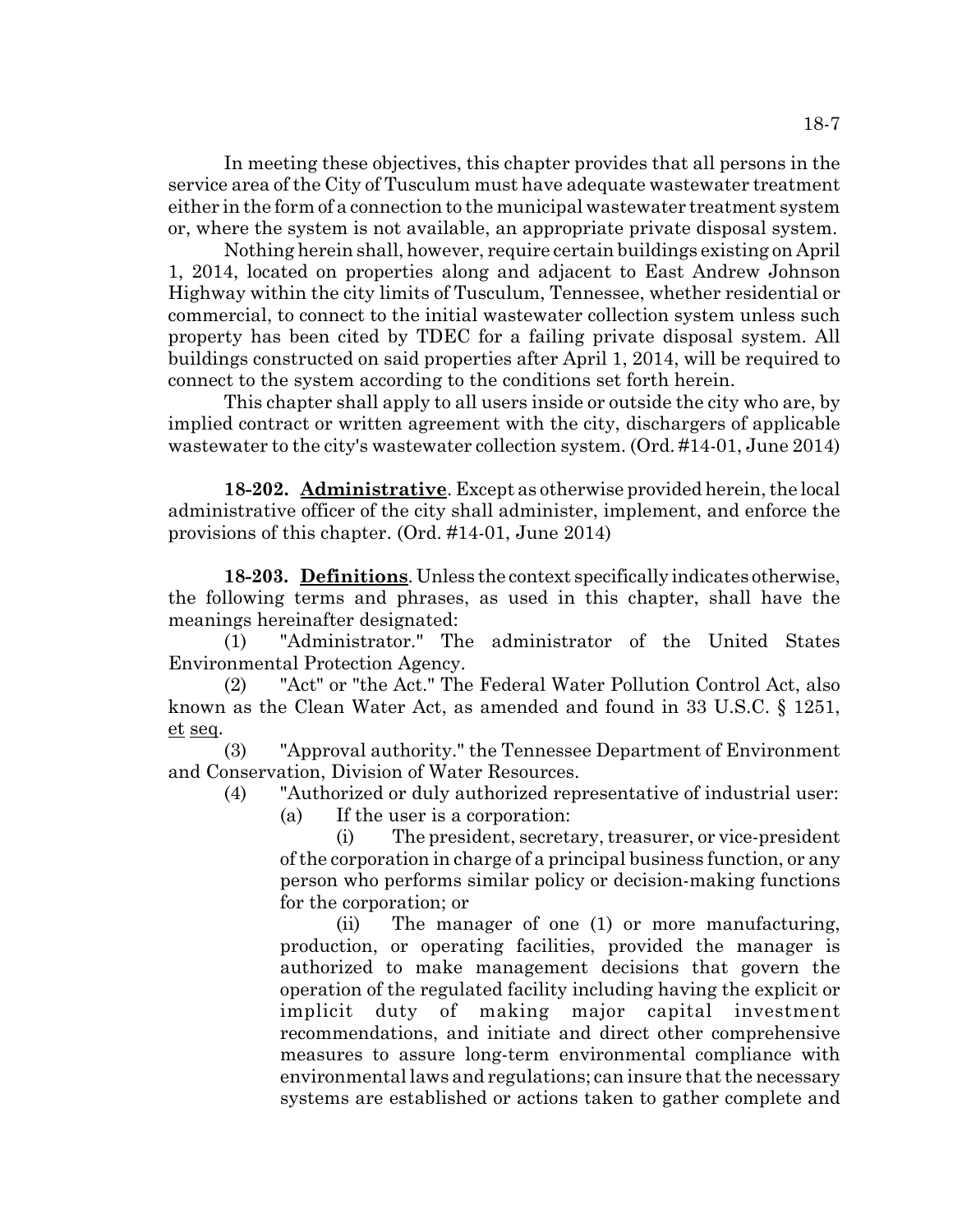accurate information for individual wastewater discharge permit requirements; and where authority to sign documents has been assigned or delegated to the manager in accordance with corporate procedures.

(b) If the user is a partnership or sole proprietorship: a general partner or proprietor, respectively.

(c) If the user is a federal, state, or local governmental agency: a director or highest official appointed or designated to oversee the operation and performance of the activities of the governmental facility, or their designee.

(d) The individual described in subsections (a) through (c), above, may designate a duly authorized representative if the authorization is in writing, the authorization specifies the individual or position responsible for the overall operation of the facility from which the discharge originates or having overall responsibility for environmental matters for the company, and the written authorization is submitted to the city.

(5) "Biochemical Oxygen Demand (BOD)." The quantity of oxygen utilized in the biochemical oxidation of organic matter under standard laboratory procedure for five  $(5)$  days at twenty degrees Centigrade  $(20^{\circ} \text{ C})$ expressed in terms of weight and concentration (milligrams per liter (mg/l)).

(6) "Building sewer." A sewer conveying wastewater from the premises of a user to the publicly owned sewer collection system.

(7) "City." The Board of Mayor and Commissioners, City of Tusculum, Tennessee.

(8) "Commissioner." The commissioner of environment and conservation or the commissioner's duly authorized representative and, in the event of the commissioner's absence or a vacancy in the office of commissioner, the deputy commissioner.

(9) "Compatible pollutant." Shall mean BOD, suspended solids, pH, fecal coliform bacteria, and such additional pollutants as are now or may in the future be specified and controlled in the city's State Operating Permit (SOP) for its wastewater treatment works where sewer works have been designed and used to reduce or remove such pollutants.

(10) "Composite sample." A sample composed of two (2) or more discrete samples. The aggregate sample will reflect the average water quality covering the compositing or sample period.

(11) "Control authority." The term "control authority" shall refer to the "approval authority," defined herein above; or the local hearing authority if the city has an approved pretreatment program under the provisions of 40 CFR 403.11.

(12) "Cooling water." The water discharge from any use such as air conditioning, cooling, or refrigeration, or to which the only pollutant added is heat.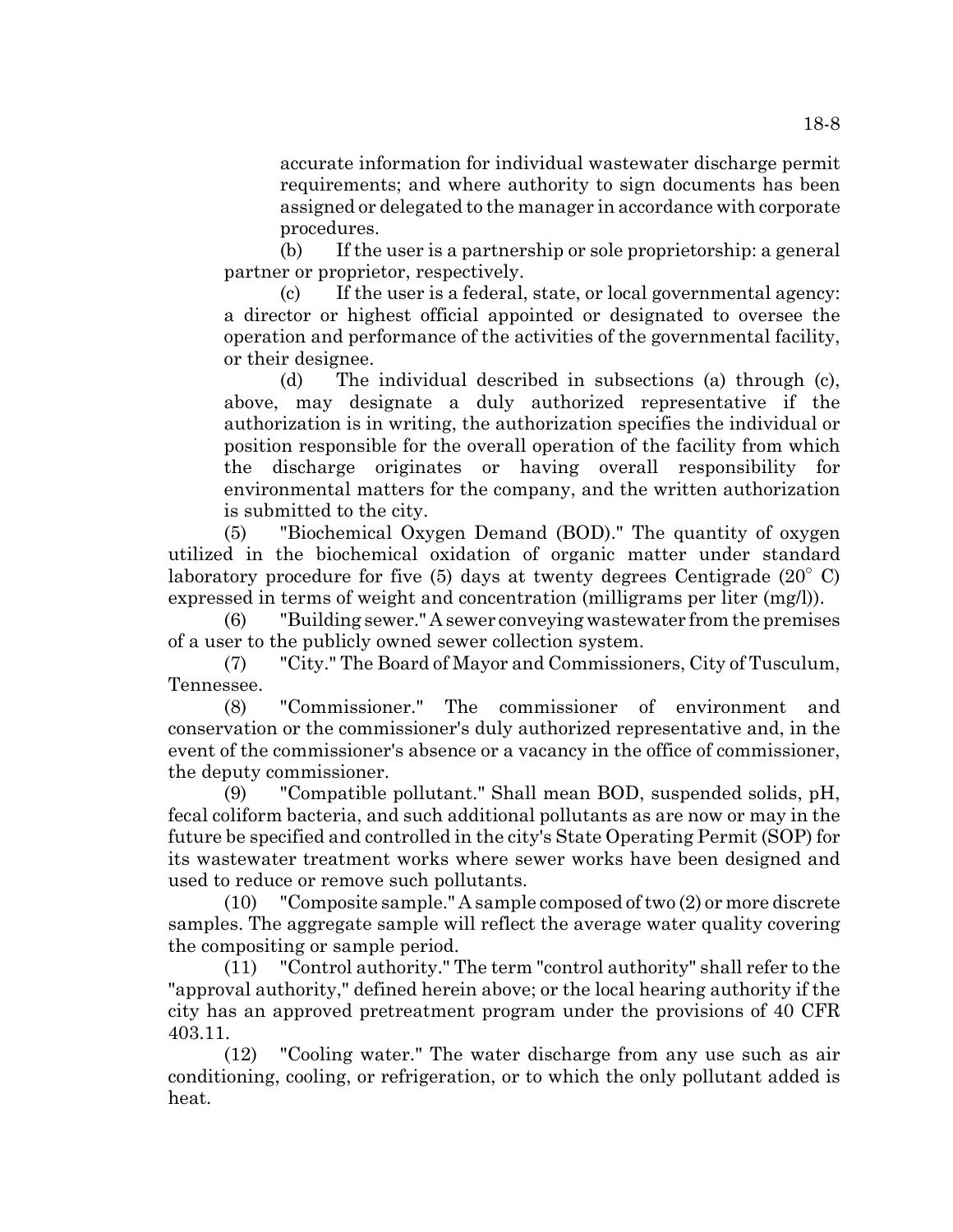(13) "Customer." Any individual, partnership, corporation, association, or group who receives sewer service from the city under either an express or implied contract requiring payment to the city for such service.

(14) "Daily maximum." The arithmetic average of all effluent samples for a pollutant (except pH) collected during a calendar day. The daily maximum for pH is the highest value tested during a twenty-four (24) hour calendar day.

(15) "Daily maximum limit." The maximum allowable discharge limit of a pollutant during a calendar day. Where daily maximum limits are expressed in units of mass, the daily discharge is the total mass discharged over the course of the day. Where daily maximum limits are expressed in terms of a concentration, the daily discharge is the arithmetic average measurement of the pollutant concentration derived from all measurements taken that day.

(16) "Direct discharge." The discharge of treated or untreated wastewater directly to the waters of the State of Tennessee.

(17) "Domestic wastewater." Wastewater that is generated by a single family, apartment or other dwelling unit or dwelling unit equivalent or commercial establishment containing sanitary facilities for the disposal of wastewater and used for residential or commercial purposes only.

(18) "Environmental Protection Agency, or EPA." The U.S. Environmental Protection Agency, or where appropriate, the term may also be used as a designation for the administrator or other duly authorized official of the said agency.

(19) "Garbage." Solid wastes generated from any domestic, commercial or industrial source.

(20) "Grease interceptor." An interceptor whose rated flow is fifty gallons per minute (50 g.p.m.) or less and is generally located inside the building.

(21) "Grease trap." An interceptor whose rated flow is fifty gallons per minute (50 g.p.m.) or more and is located outside the building.

(22) "Holding tank waste." Any waste from holding tanks such as vessels, chemical toilets, campers, trailers, septic tanks, and vacuum pump tank trucks.

(23) "Incompatible pollutant." Any pollutant which is not a "compatible pollutant" as defined in this section.

(24) "Interceptor." A device designed and installed to separate and retain for removal, by automatic or manual means, deleterious, hazardous or undesirable matter from normal wastes, while permitting normal sewage or waste to discharge into the drainage system by gravity.

(25) "Interference." A discharge that, alone or in conjunction with a discharge or discharges from other sources, inhibits or disrupts, treatment processes or operations, or sludge processes, use or disposal, or exceeds the design capacity of the treatment works or collection system.

(26) "Local administrative officer." The chief administrative officer of the local hearing authority.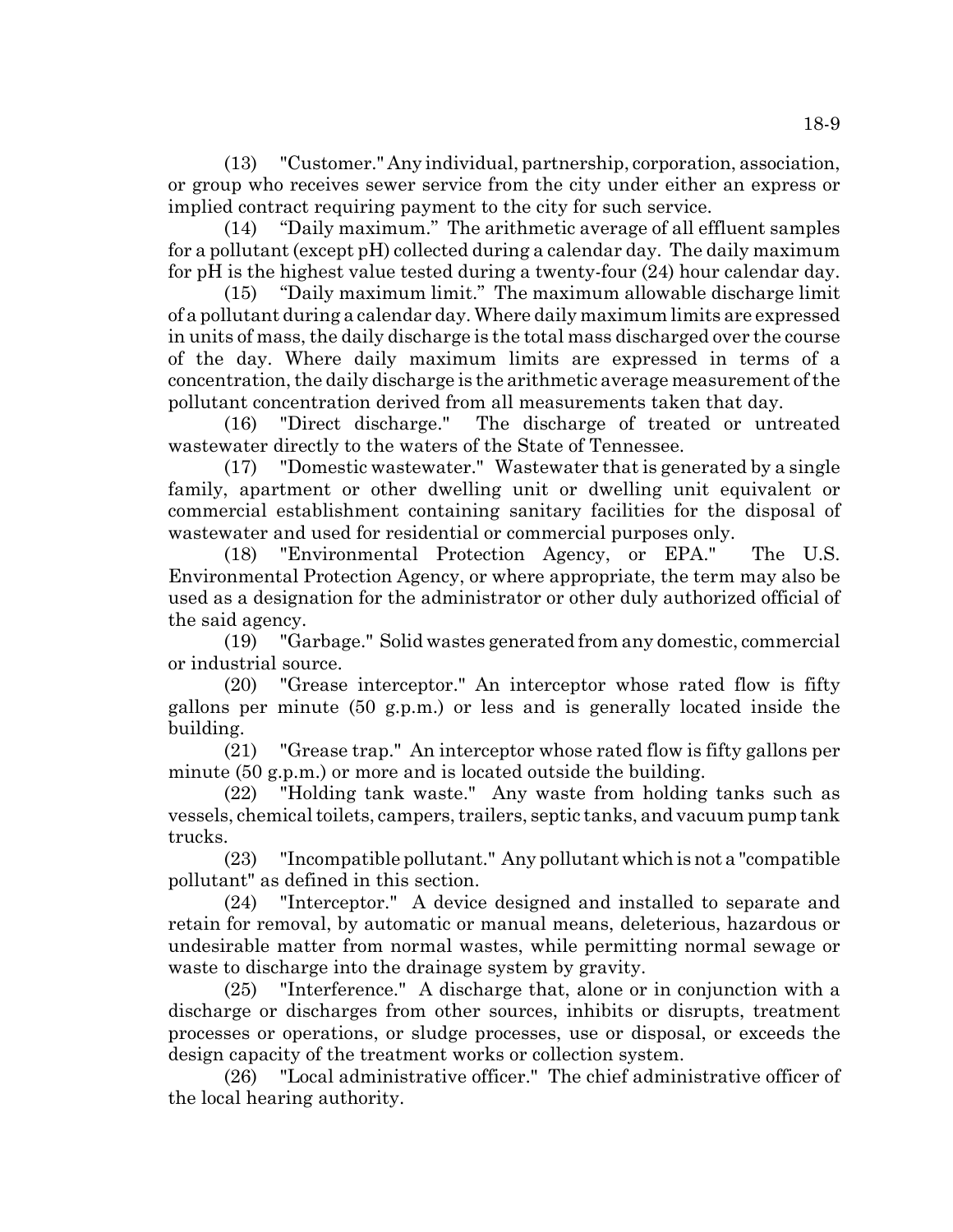(27) "Medical waste." Isolation wastes, infectious agents, human blood and blood products, pathological wastes, sharps, body parts, contaminated bedding, surgical wastes, potentially contaminated laboratory wastes, and dialysis wastes.

 (28) "Local hearing authority." The City of Tusculum Board of Mayor and Commissioner or such person or persons appointed by the board to administer and enforce the provisions of this chapter and conduct hearings pursuant to § 18-212.

(29) "NPDES (National Pollution Discharge Elimination System)." The program for issuing, conditioning, and denying permits for the discharge of pollutants from point sources into navigable waters, the contiguous zone, and the oceans pursuant to section 402 of the Clean Water Act as amended.

(30) "Person." Any individual, partnership, co partnership, firm, company, corporation, association, joint stock company, trust, estate, governmental entity or any other legal entity, or their legal representatives, agents, or assigns. The masculine gender shall include the feminine and the singular shall include the plural where indicated by the context.

(31) "pH." The logarithm (base 10) of the reciprocal of the concentration of hydrogen ions expressed in grams per liter of solution.

(32) "Pollution." The man-made or man-induced alteration of the chemical, physical, biological, and radiological integrity of water.

(33) "Pollutant." Any dredged spoil, solid waste, incinerator residue, filter backwash, sewage, garbage, sewage sludge, munitions, medical waste, chemical wastes, biological materials, radioactive materials, heat, wrecked or discharged equipment, rock, sand, cellar dirt, and industrial, municipal, and agricultural waste and certain characteristics of wastewater (e.g., pH, temperature, turbidity, color, BOD, COD, toxicity, or odor discharge into water). (34) "Prohibited discharge standards" or "prohibited discharges." Absolute prohibitions against the discharge of certain substances; these prohibitions appear in § 18-211 of this chapter.

(35) "Septic tank waste." Any sewage from holding tanks such as vessels, chemical toilets, campers, trailers, and septic tanks.

(36) "Sewage." Human excrement and gray water (household showers, dishwashing operations, etc.).

(37) "Shall" is mandatory; "may" is permissive.

(38) "State." The State of Tennessee.

(39) "Storm sewer" or "storm drain." A pipe or conduit which carries storm and surface waters and drainage, but excludes sewage and industrial wastes. It may, however, carry cooling waters and unpolluted waters, upon approval of the superintendent.

(40) "Stormwater." Any flow occurring during or following any form of natural precipitation and resulting therefrom.

(41) "Superintendent." The local administrative officer or person designated by him to supervise the operation of the publicly owned treatment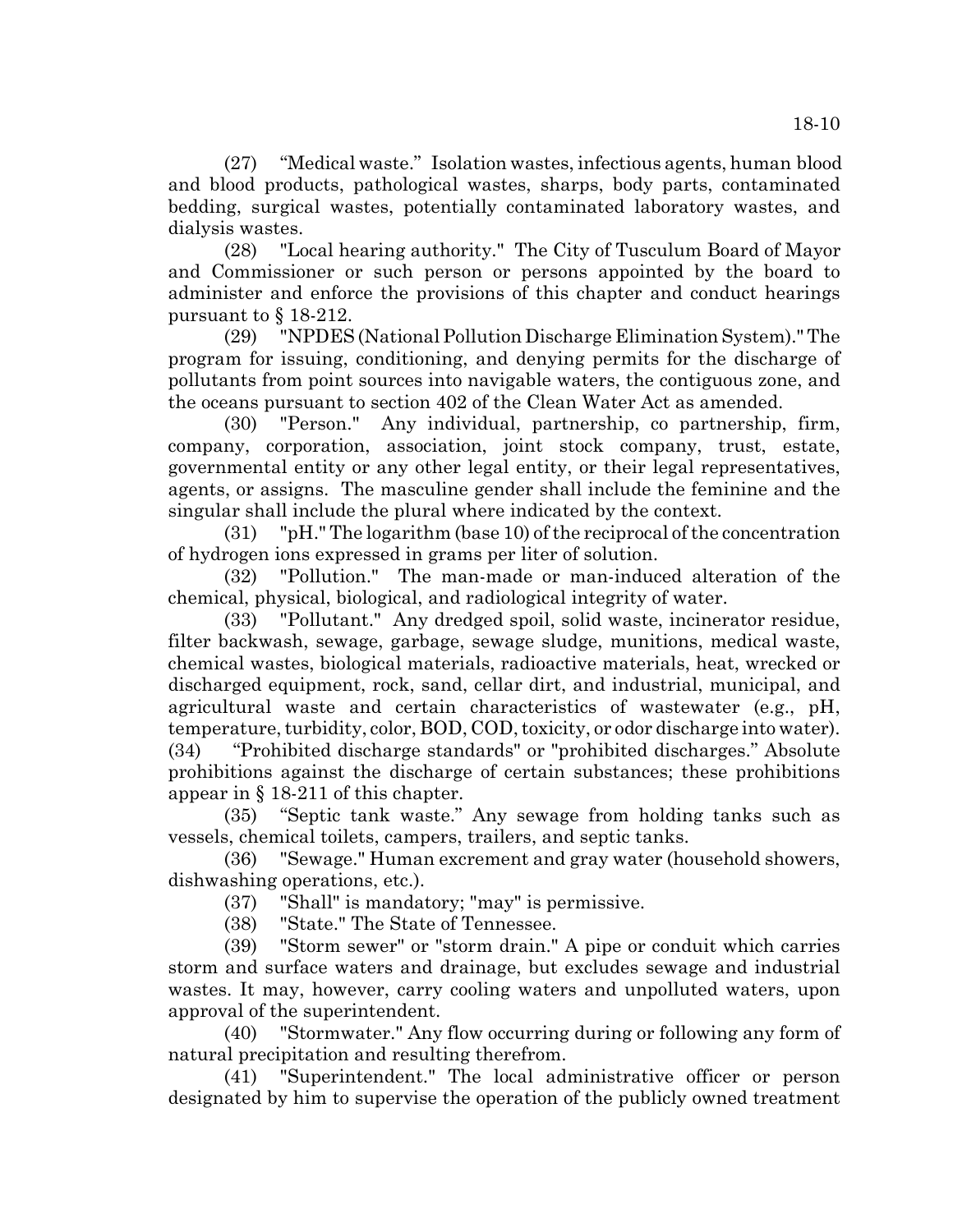works and who is charged with certain duties and responsibilities by this chapter, or his duly authorized representative.

(42) "Surcharge." An additional fee assessed to a user who discharges compatible pollutants at concentrations above the established surcharge limits.

(43) "Suspended solids." The total suspended matter that floats on the surface of, or is suspended in, water, wastewater, or other liquids and that is removable by laboratory filtering.

(44) "Toxic pollutant." Any pollutant or combination of pollutants listed as toxic in regulations published by the administrator of the Environmental Protection Agency under the provision of CWA 307(a) or other Acts.

(45) "User." The owner, tenant or occupant of any lot or parcel of land connected to a sanitary sewer, or for which a sanitary sewer line is available if a municipality levies a sewer charge on the basis of such availability, Tennessee Code Annotated, § 68-221-201.

(46) "Wastewater." The liquid and water carried industrial or domestic wastes from dwellings, commercial buildings, and institutions, whether treated or untreated, which is contributed into or permitted to enter the wastewater collection system.

(47) "Waters of the state." All streams, lakes, ponds, marshes, watercourses, waterways, wells, springs, reservoirs, aquifers, irrigation systems, drainage systems, and other bodies of accumulation of water, surface or underground, natural or artificial, public or private, that are contained within, flow through, or border upon the state or any portion thereof. (Ord. #14-01, June 2014)

**18-204. Abbreviations**. The following abbreviations, when used in this chapter, shall have the designated meanings:

| <b>BOD</b>   | Biochemical Oxygen Demand                            |
|--------------|------------------------------------------------------|
| BMP          | <b>Best Management Practice</b>                      |
| BMR          | <b>Baseline Monitoring Report</b>                    |
| <b>CFR</b>   | Code of Federal Regulations                          |
| COD          | Chemical Oxygen Demand                               |
| EPA          | <b>Environmental Protection Agency</b>               |
| TDEC         | Tennessee Department of Environment and Conservation |
| gpd          | gallons--per day                                     |
| mg/l         | milligrams per liter                                 |
| <b>NPDES</b> | National Pollutant Discharge Elimination System      |
| <b>RCRA</b>  | Resource Conservation and Recovery Act               |
| <b>TSS</b>   | Total Suspended Solids                               |
| U.S.C.       | United States Code                                   |
| gpm          | gallons per minute $(Ord. #14-01, June 2014)$        |

**18-205. Private waste disposal required**. (1) It shall be unlawful for any person to place, deposit, or permit to be deposited in any unsanitary manner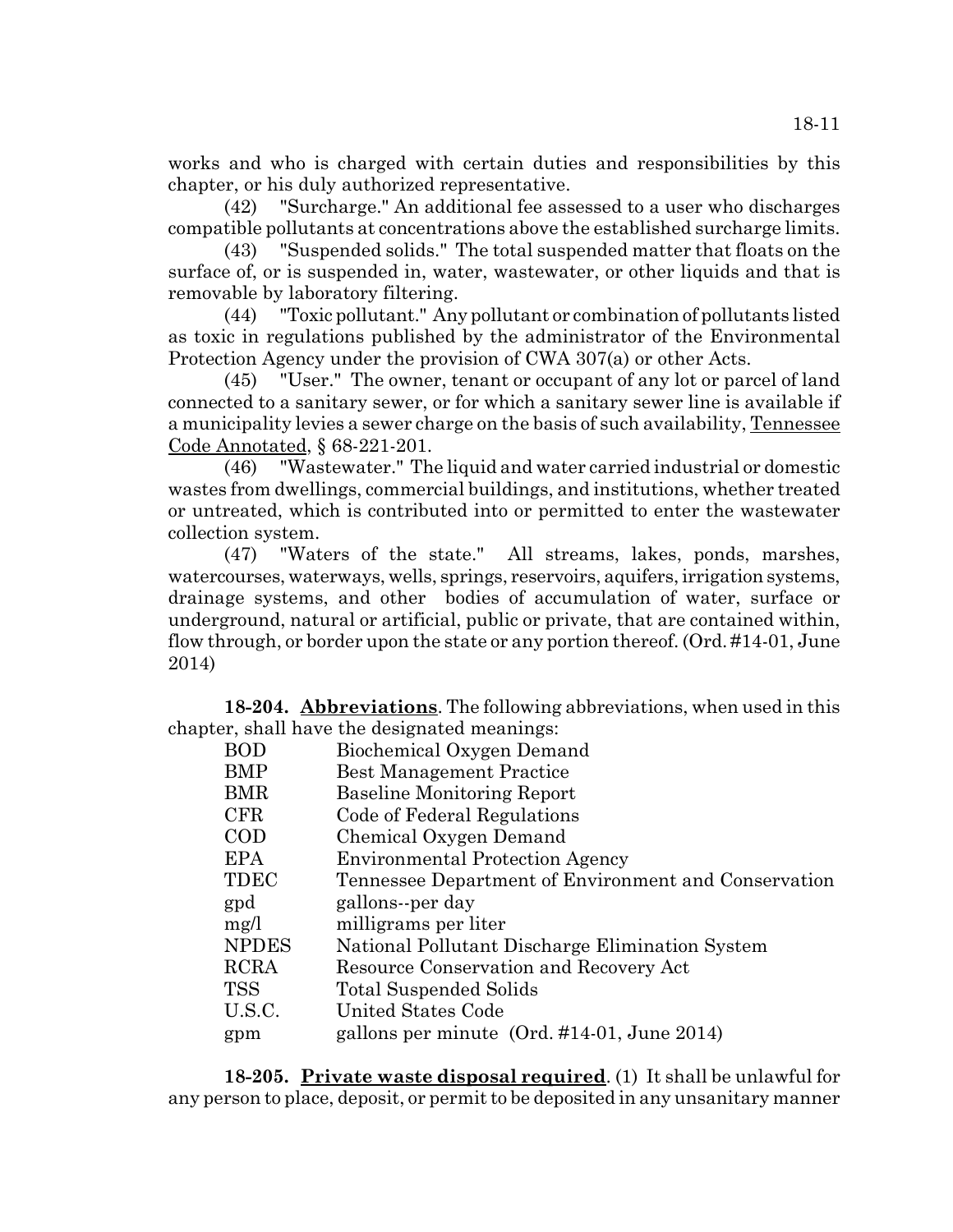on public or private property within the service area of the city, any human excrement, garbage, or other objectionable waste.

(2) It shall be unlawful to discharge to any waters of the state within the service area of the city any sewage or other polluted waters, except where suitable treatment has been provided in accordance with provisions of this chapter or city or state regulations.

(3) Except as herein provided, it shall be unlawful to construct or maintain any privy, privy vault, cesspool, or other facility intended or used for the disposal of sewage.

(4) Except as provided in subsection (6) below, the owner of all houses, buildings, or properties used for human occupancy, employment, recreation, or other purposes situated within the service area in which there is now located or may in the future be located a public sanitary sewer, is hereby required at his expense to install suitable toilet facilities therein, and to connect such facilities directly with the proper private or public sewer in accordance with the provisions of this chapter. Where public sewer is available property owners shall within sixty (60) days to connect to the public sewer. Service is considered "available" when a public sewer main is located in an easement, right-of-way, road or public access way which abuts the property. Nothing herein shall, however, require current buildings existing on April 1, 2014, located on properties along and adjacent to East Andrew Johnson Highway within the city limits of Tusculum, Tennessee, whether residential or commercial, to connect to the initial wastewater collection system unless such property has been cited by TDEC for a failing private disposal system. All buildings constructed on said properties after April 1, 2014, will be required to connect to the system according to the conditions set forth herein.

(5) Where a public sanitary sewer is not available under the provisions of subsection (4) above, the building sewer shall be connected to a private sewage disposal system complying with the provisions of § 18-206 of this chapter.

(6) The owner of a manufacturing facility may discharge wastewater to the waters of the state provided that he obtains an NPDES permit and meets all requirements of the Federal Clean Water Act, the NPDES permit, and any other applicable local, state, or federal statutes and regulations. (Ord. #14-01, June 2014)

# **18-206. Private domestic wastewater disposal**. (1) Availability.

(a) Where a public sanitary sewer is not available under the provisions of § 18-205(4), the building sewer shall be connected, until the public sewer is available, to a private wastewater disposal system complying with the provisions of the applicable local and state regulations.

(b) The owner shall operate and maintain the private sewage disposal facilities in a sanitary manner at all times, at no expense to the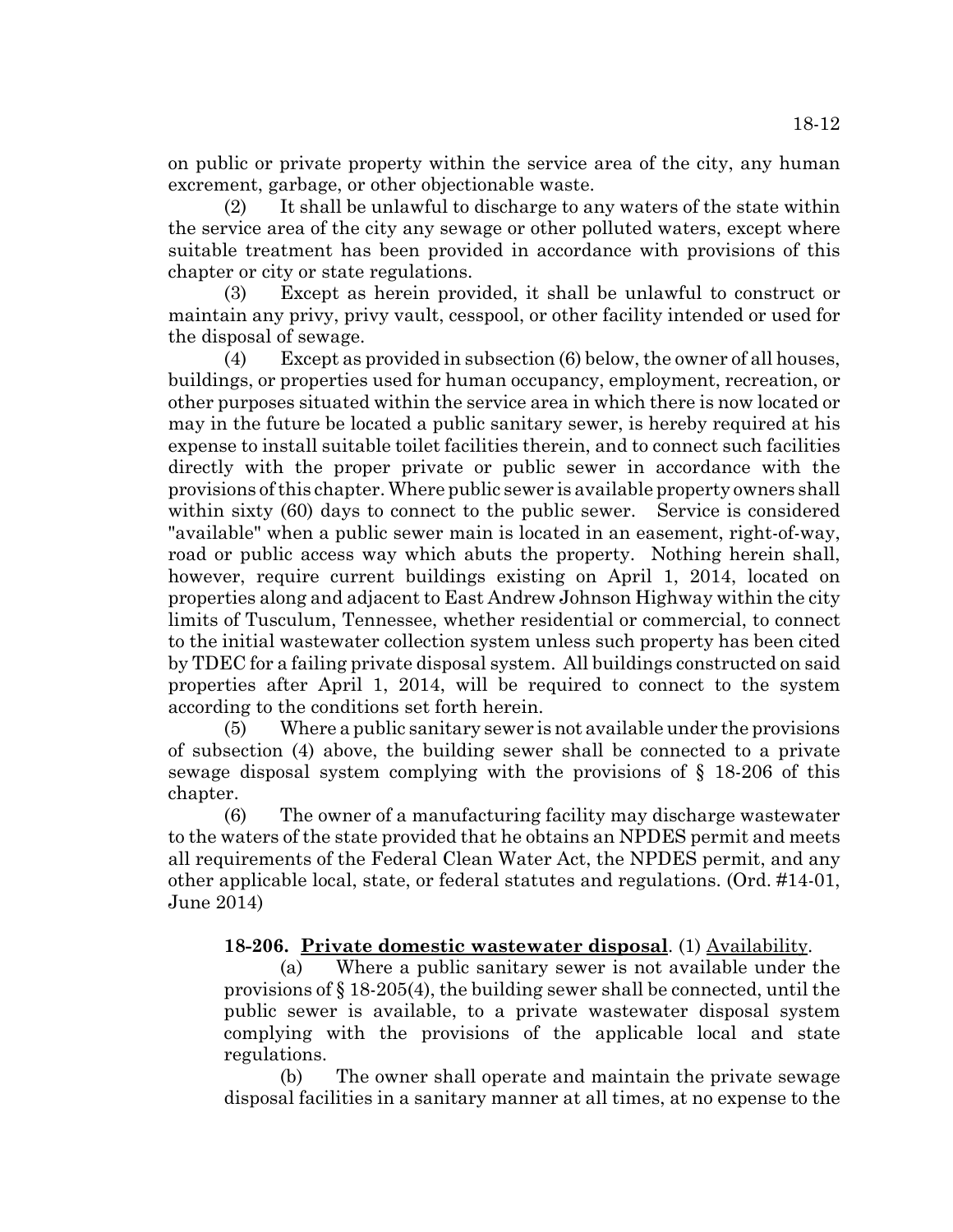city. When it becomes necessary to clean septic tanks, the sludge may be disposed of only according to applicable federal and state regulations.

(c) Where a public sewer becomes available, the building sewer shall be connected to said sewer within sixty (60) days. Nothing herein shall, however, require current buildings existing on April 1, 2014, located on properties along and adjacent to East Andrew Johnson Highway within the city limits of Tusculum, Tennessee, whether residential or commercial, to connect to the initial wastewater collection system unless such property has been cited by TDEC for a failing private disposal system. All buildings constructed on said properties after April 1, 2014, will be required to connect to the system according to the conditions set forth herein.

(2) Requirements. (a) The type, capacity, location and layout of a private sewerage disposal system shall comply with all local or state regulations. Before commencement of construction of a private sewerage disposal system, the owner shall first obtain a written approval from the county health department. The application for such approval shall be made on a form furnished by the county health department which the applicant shall supplement with any plans or specifications that the department has requested.

(b) Approval for a private sewerage disposal system shall not become effective until the installation is completed to the satisfaction of the local and state authorities, who shall be allowed to inspect the work at any stage of construction.

(c) The type, capacity, location, and layout of a private sewage disposal system shall comply with all recommendations of the Tennessee Department of Environment and Conservation, and the county health department. No septic tank or cesspool shall be permitted to discharge to waters of Tennessee.

(d) No statement contained in this chapter shall be construed to interfere with any additional or future requirements that may be imposed by the city or county health department. (Ord. #14-01, June 2014)

**18-207. Connection to public sewers**. (1) Sewer connection required. Every building having plumbing fixtures installed and intended for human habitation, occupancy, or use on premises abutting a street, alley, or easement in which segment there is a sanitary sewer which is adjacent to the property line of the parcel containing the building shall be considered as being served by the city's sanitary sewer system. The city shall make any decision as to the availability of sewer service to a premise. All premises served by the city sanitary sewer are subject to sewer user charges as described in § 18-216, whether connected to the city's sewer or not.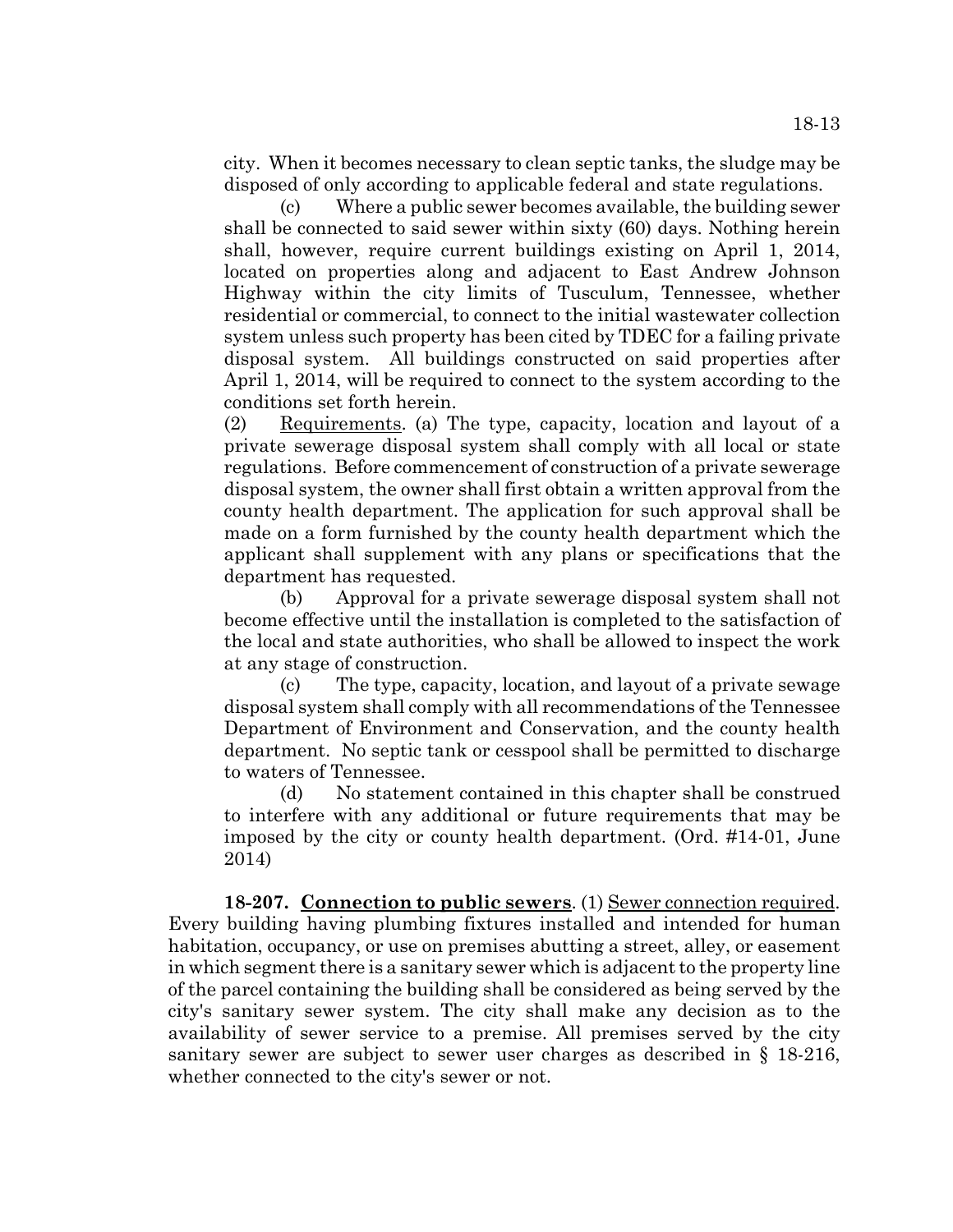All new buildings hereafter constructed on property which is served by the city's sewer system shall not be occupied until the connection has been made. Septic tanks shall not be used for new buildings where sanitary sewers are available.

(2) Unconnected sewer service lines prohibited where connection is available. Except for discharge to a properly functioning septic tank system approved by the county health department or discharges permitted by a National Pollutant Discharge Elimination System permit (hereinafter NPDES) issued by the TDEC, the discharge of sewage into places other than the city's sewer system is prohibited. The owner or occupant of each lot or parcel of land which is now served or which may hereafter be served by the city's sewer system shall cease to use any other method for the disposal of sewage except as approved for direct discharge by the TDEC or by discharge to a properly functioning and approved septic tank system.

(3) Application for service. (a) There shall be two (2) classifications of service: residential and commercial and other nonresidential establishments. In either case, the owner or his agent shall make application for connection on a special form furnished by the city. Applicants for service to commercial and industrial establishments shall be required to furnish information about all waste producing activities, wastewater characteristics and constituents. The application shall be supplemented by any plans, specifications or other information considered pertinent in the judgment of the superintendent. Details regarding commercial and industrial permits include but are not limited to those required by this chapter. Service connection fees for establishing new sewer service are paid to the city at the time of application. The receipt by the city of a prospective customer's application for connection shall not obligate the city to render the connection. If the service applied for cannot be supplied in accordance with this chapter and the city's rules and regulations and general practice, or state and federal requirement, the connection charge will be refunded in full, and there shall be no liability of the city to the applicant for such service.

(b) Users shall notify the city of any proposed new introduction of wastewater constituents or any proposed change in the volume or character of the wastewater being discharged to the system a minimum of sixty (60) days prior to the change. The city may deny or limit this new introduction or change based upon the information submitted in the notification.

(c) Multi-user private sewer systems. The owner or operator of a private sewer system such as, but not limited to, multi-tenant buildings, building complexes, and shopping centers shall be responsible for the quality of wastewater discharged at the point of connection to the city's sanitary sewer system and shall be responsible for any violations of the provisions of this chapter, including liability for the damage or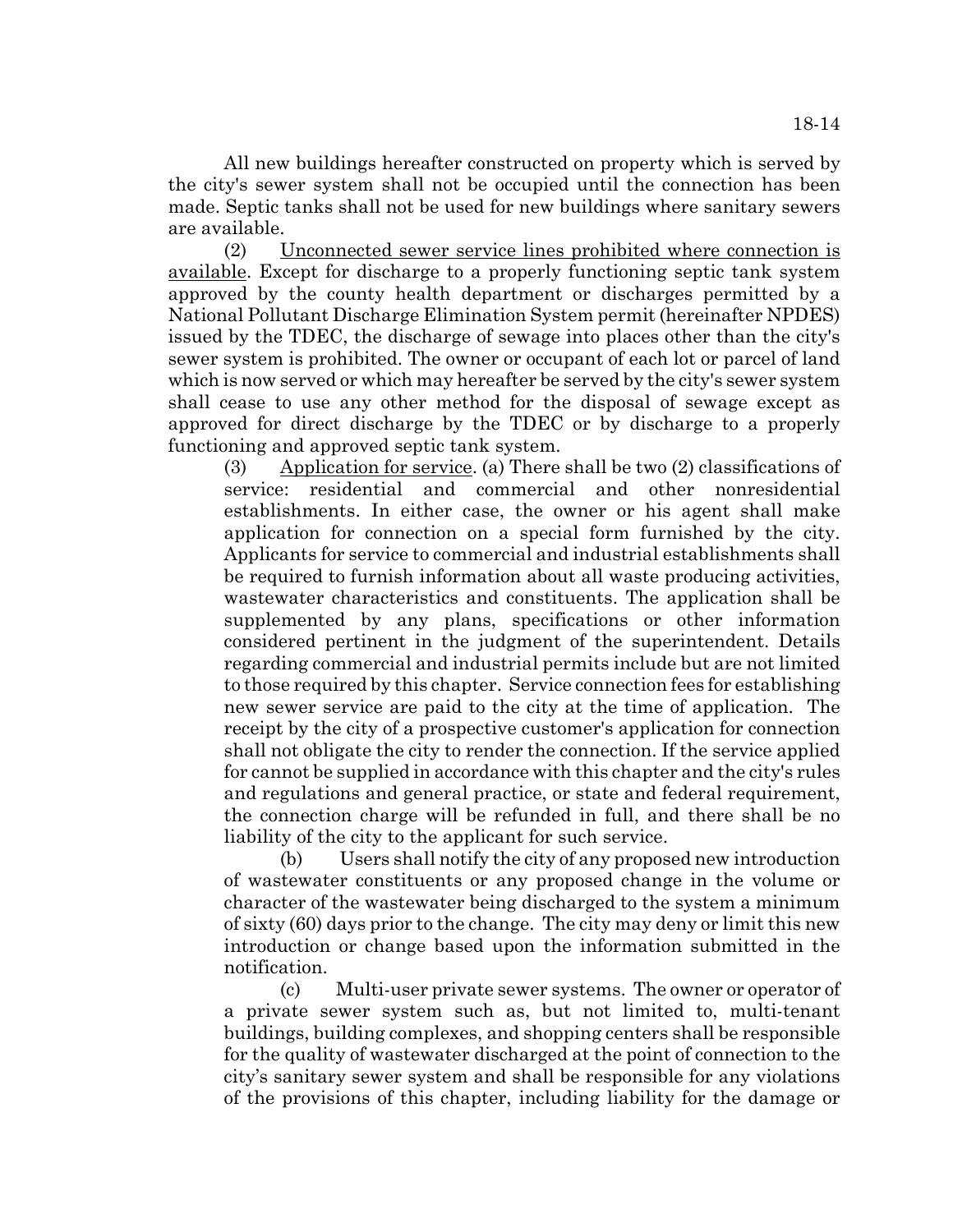injury caused to the city's system as a result of any discharge through the private system.

(4) Prohibited connections. No person shall make connections of roof downspouts, sump pumps, basement wall seepage or floor seepage, exterior foundation drains, area way drains, or other sources of surface runoff or groundwater to a building sewer or building drain which in turn is connected directly or indirectly to a public sanitary sewer. Any such connections which already exist on the effective date of this chapter shall be completely and permanently disconnected within sixty (60) days of the effective date of this chapter. The owners of any building sewer having such connections, leaks or defects shall bear all of the costs incidental to removal of such sources. Pipes, sumps and pumps for such sources of ground water shall be separate from the sanitary sewer.

(5) Physical connection a public sewer. (a) No person shall uncover, make any connections with or opening into, use, alter, or disturb any public sewer or appurtenance thereof. The city shall make all connections to the public sewer upon the property owner first submitting a connection application to the city. The connection application shall be supplemented by any plans, specifications or other information considered pertinent in the judgment of the superintendent. A service connection fee shall be paid to the city at the time the application is filed. The applicant is responsible for excavation and installation of the building sewer which is located on private property. The city will inspect the installation prior to backfilling and make the connection to the public sewer.

(b) All costs and expenses incident to the installation, connection, and inspection of the building sewer shall be borne by the owner including all service and connection fees. The owner shall indemnify the city from any loss or damage that may directly or indirectly be occasioned by the installation of the building sewer.

(c) A separate and independent building sewer shall be provided for every building; except where one building stands at the rear of another on an interior lot and no private sewer is available or can be constructed to the rear building through an adjoining alley, courtyard, or driveway, the building sewer from the front building may be extended to the rear building and the whole considered as one building sewer. Where property is subdivided and buildings use a common building sewer are now located on separate properties, the building sewers must be separated within sixty (60) days.

(d) Old building sewers may not be re-used to connect to the new septic tank. The property owner shall install a new sewer line from the building to septic tank meeting the criteria set forth herein.

(e) Building sewers shall conform to the following requirements: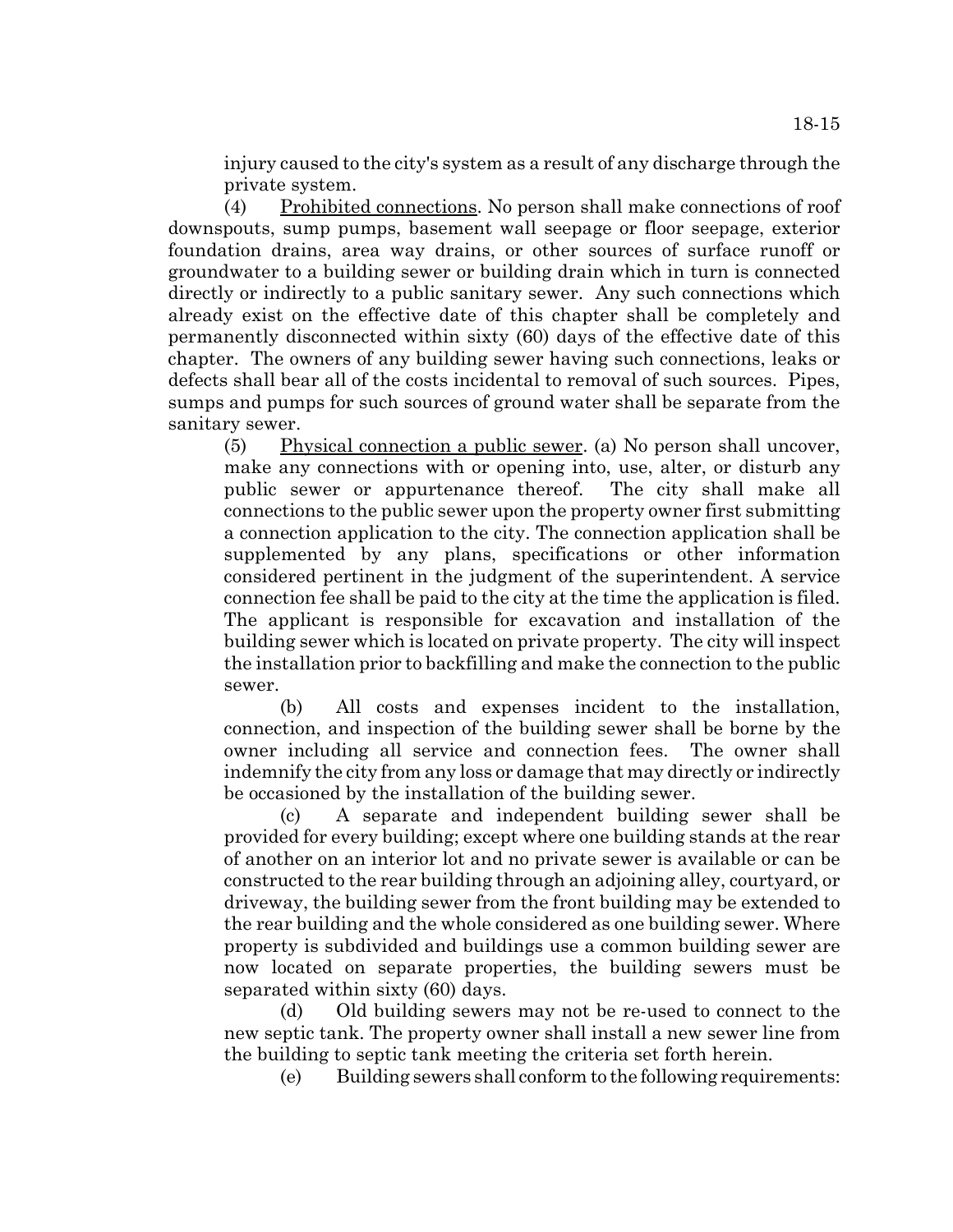(i) Definition. A standard sanitary sewer service line is a four inch or six inch (4" or 6") pipe extending from the building to Septic Tank Effluent Pumping system (STEP) (see § 18-208 for STEP information).

(ii) The construction and installation of all building sewers shall be in accordance with the requirements of the latest edition of the plumbing code published by the International Code Council. The city may establish additional requirements or standards for materials and methods of installation in accordance with good engineering practice.

Four-inch (4") building sewers shall be laid on a grade of at least one percent (1%). Larger building sewers shall be laid on a grade that will produce a velocity when flowing full of at least two feet (2') per second. The slope and alignment of all building sewers shall be neat and regular and shall be bedded in material suitable to achieve proper slope and alignment. A separate and independent building sewer shall be provided for every building; except where one (1) building stands at the rear of another as an interior lot and no private sewer is available or can be constructed to the rear building through an adjoining alley, court, yard, or driveway, the building sewer from the front building may be extended to the rear building and the whole considered as one (1) building sewer. Building sewers shall be constructed only one (1) of the following approved materials:

(A) Cast iron soil pipe using rubber compression joints of approved type;

(B) SDR-35 PVC pipe with push-on, gasketed joints.

(C) Similar materials of equal or superior quality following city approval. Under no circumstances will cement mortar joints be acceptable.

(iii) Cleanouts shall be provided to allow cleaning in the direction of flow. A cleanout shall be located five feet (5') outside of the building, as it crosses the property line and one at each change of direction of the building sewer which is greater than forty-five degrees (45" ). Additional cleanouts shall be placed not more than seventy-five feet (75') apart in horizontal building sewers of six inch (6") nominal diameter and not more than one hundred feet (100') apart for larger pipes. Cleanouts shall be extended to or above the finished grade level directly above the place where the cleanout is installed and protected from damage. A "Y" (wye) and one-eighth (1/8) bend shall be used for the cleanout base. Cleanouts shall not be smaller than four inches (4").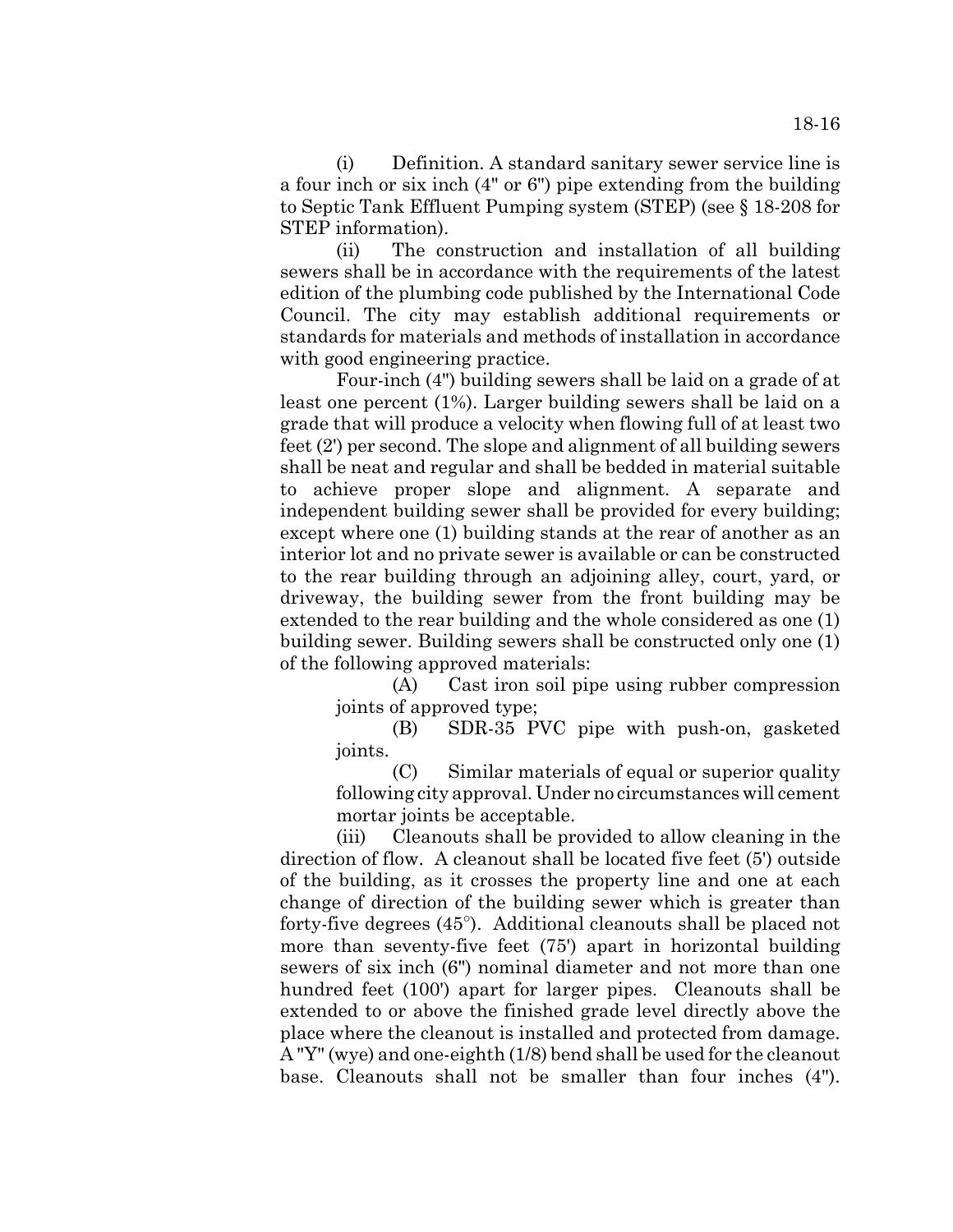Blockages on the property owner's side of the property line cleanout are the responsibility of the property owner.

(iv) "Building sewers" shall be connected to a baffled septic tank per requirements of § 18-208. A forcemain sewer service line shall be installed from the septic tank to the public sewer main. Connections of forcemain service line to the public sewer system shall be made only by the city and shall be made at the appropriate existing wyes or tee branch using compression type couplings or collar type rubber joint with stainless steel bands. Where existing wye or tee branches are not available, connections of building services shall be made by either removing a length of pipe and replacing it with a wye or tee fitting using flexible neoprene adapters with stainless steel bands of a type approved by the superintendent. Bedding must support pipe to prevent damage or sagging. All such connections shall be made gastight and watertight.

(v) The methods to be used in excavating, placing of pipe, jointing, testing, backfilling the trench, or other activities in the construction of a building sewer which have not been described above shall conform to the requirements of the building and plumbing code or other applicable rules and regulations of the city or to the procedures set forth in appropriate specifications by the ASTM. Any deviation from the prescribed procedures and materials must be approved by the superintendent before installation.

(vi) An installed building sewer shall be gastight and watertight.

(f) All excavations for building sewer installation shall be adequately guarded with barricades and lights so as to protect the public from hazard. Streets, sidewalks, parkways, and other public property disturbed in the course of the work shall be restored in a manner satisfactory to the city.

(g) No person shall make connection of roof downspouts, exterior foundation drains, areaway drains, basement drains, sump pumps, or other sources of surface runoff or groundwater to a building directly or indirectly to a public sanitary sewer.

(h) Inspection of connections.

(i) The sewer connection and all building sewers from the building to the public sewer main line shall be inspected before the underground portion is covered, by the superintendent or his authorized representative.

(ii) The applicant for discharge shall notify the superintendent when the building sewer is ready for inspection and connection to the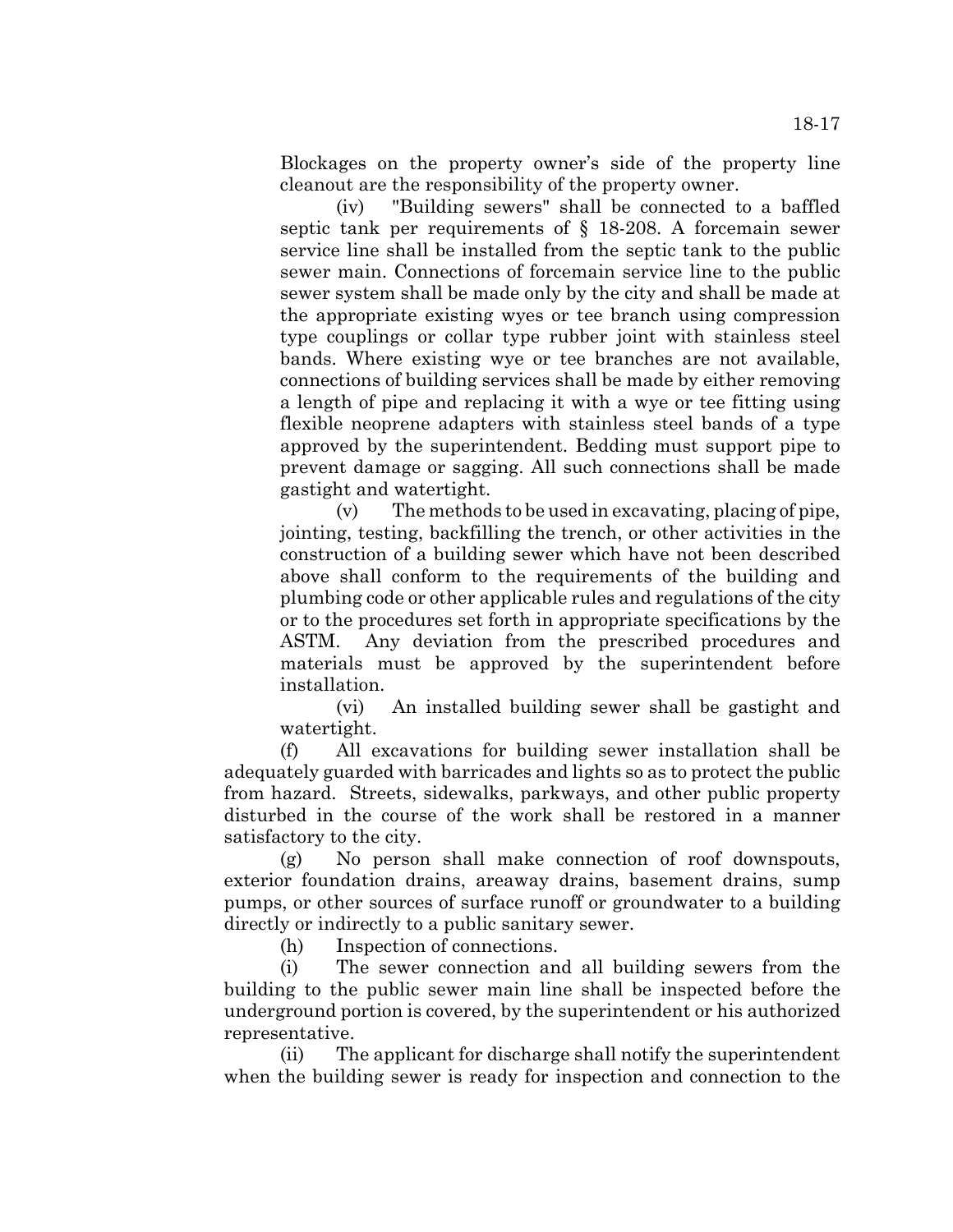public sewer. The connection shall be made under the supervision of the superintendent or his representative.

(6) Maintenance of building sewers. (a) Each individual property owner shall be entirely responsible for the construction, maintenance, repair or replacement of the building sewer between the building and septic tank. Owners failing to maintain or repair building sewers or who allow stormwater or ground water to enter the sanitary sewer may face enforcement action by the superintendent up to and including discontinuation of sewer service.

The city shall be responsible for maintenance of the septic tank, pumps, controls, alarms, and the service force main from the septic tank to the public force main sewer after the initial approved installation is paid for by the property owner.

(b) The city may inspect the facilities of any user to ascertain whether the purpose of this chapter is being met and all requirements are being complied with.

(c) The city will service the septic tank, pump, alarm, and controls at the septic tank effluent pumping system. The property owner shall allow the city full access to maintain and service the equipment.

(7) Sewer extensions. All expansion or extension of the public sewer constructed by property owners or developers must follow policies and procedures developed by the city. In the absence of policies and procedures the expansion or extension of the public sewer must be approved in writing by the superintendent or manager of the wastewater collection system. All plans and construction must follow the latest edition of Tennessee Design Criteria for Sewerage Works, located at:

http://www.state.tn.us/environment/wpc/publications/.

Contractors must provide the superintendent or manager with as-built drawing and documentation that all mandrel, pressure and vacuum tests as specified in design criteria were acceptable prior to use of the lines. Contractor's one (1) year warranty period begins with occupancy or first permanent use of the lines. Contractors are responsible for all maintenance and repairs during the warranty period and final inspections as specified by the superintendent or manager. The superintendent or manager must give written approval to the contractor to acknowledge transfer of ownership to the city. Failure to construct or repair lines to acceptable standards could result in denial or discontinuation of sewer service. (Ord. #14-01, June 2014)

**18-208. Septic tank effluent pump**. Septic Tank Effluent Pump (STEP) systems shall be installed on owner's property by all users connecting to the city's sewer system.

(1) Equipment requirements. (a) Septic tanks shall be of water tight construction, structurally sound, and must be approved by the city. Tanks shall be owned by the property owner; tanks shall be maintained by the city.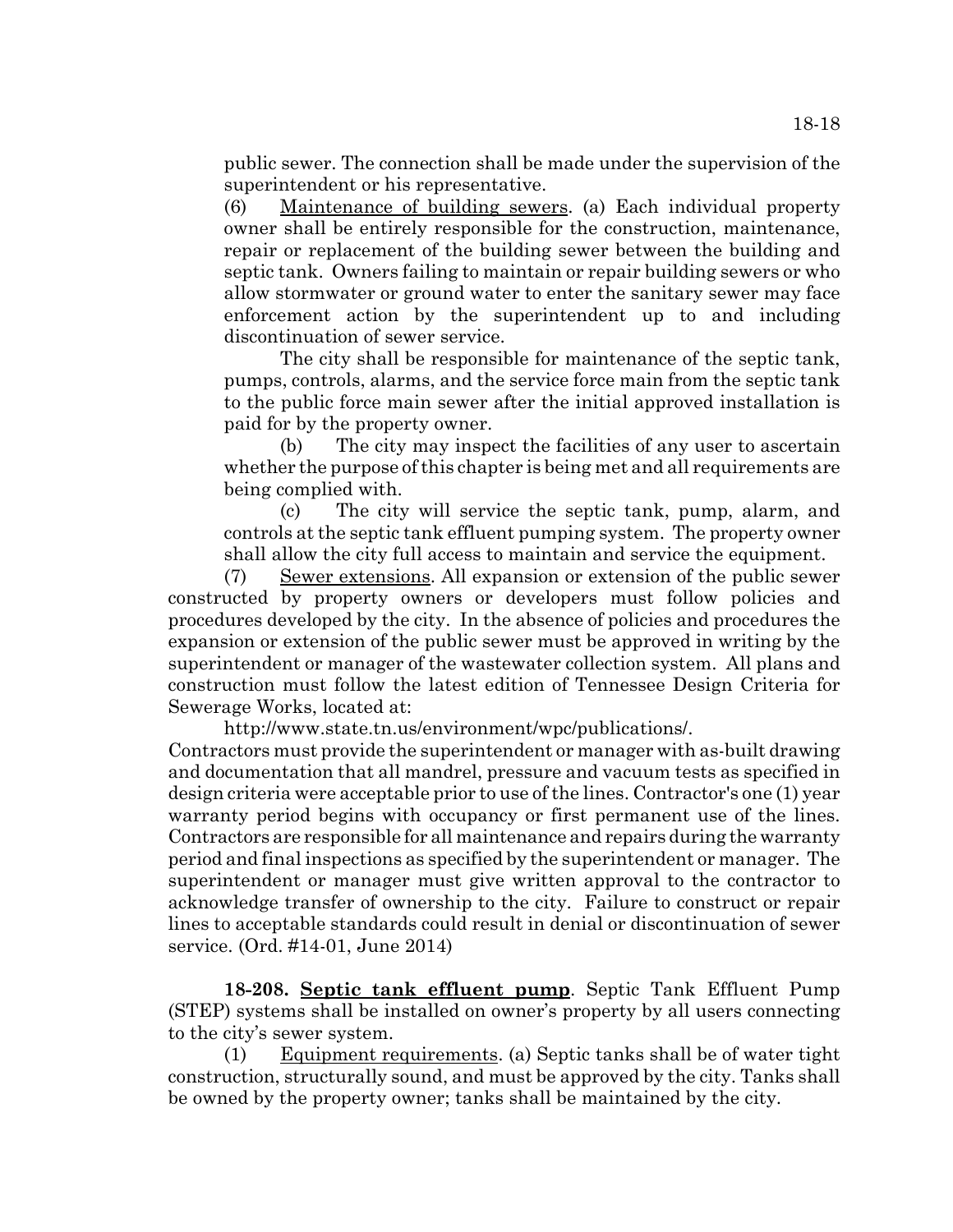(b) Pumps must be approved and be maintained by the city.

(c) Approved pump models include A.Y. McDonald 22000 and 24000 Series Pumps and Orenco PF Series Pumps.

(d) Residential users may use a simplex pump. Commercial users shall be required to have a duplex pumping system.

(e) Alarms shall be provided for low water level, high water level, and pump failure.

(2) Installation requirements. Location of tanks, pumps, and effluent lines shall be subject to the approval of the city. The effluent pump shall be located within a screened pump vault. The vault, at a minimum, shall be fitted with one-eighth inch (1/8") mesh polyethylene screen and a four inch (4") diameter PVC (or equivalent) flow inducer for high-head pump. The pump chamber shall include float switches that turn the pump on and off and activate high and low level alarms. Residential effluent service lines connecting the STEP system to the sewer forcemain shall be of one inch (1") PolyFlex (STR-9 Class 200) pipe or approved equal. Commercial connections shall be at a minimum of two inch (2") PolyFlex (STR-9 Class 200) pipe or approved equal and subject to approval by the city. Installation shall follow design criteria for STEP system as provided by the superintendent and TDEC Design Criteria for Sewage Works.

The location of septic tanks shall be selected in accordance with the following minimum distances in feet, bearing in mind that local conditions may require increased distances of separation.

|                                                                                                    | Septic Tank (ft) |
|----------------------------------------------------------------------------------------------------|------------------|
| Water supply                                                                                       | 50               |
| Dwellings                                                                                          | 5                |
| <b>Property lines</b>                                                                              | 10               |
| *Gullies, ravines, dry stream beds,<br>natural drainage ways, sinkholes,<br>streams, and cut banks | 15               |
| Water lines                                                                                        | 10               |

\*These distances may increase or decrease as soil conditions so warrant as determined by the commissioner after a special investigation by an approved soil consultant.

(3) Costs. STEP equipment for new construction shall be purchased and installed at the user's expense according to the specifications of the city. Connection will be made to the city sewer only after inspection and approval of the city.

(4) Ownership and easements. The city shall maintain ownership of the pumps, alarms, controls, and force main service line. The property owner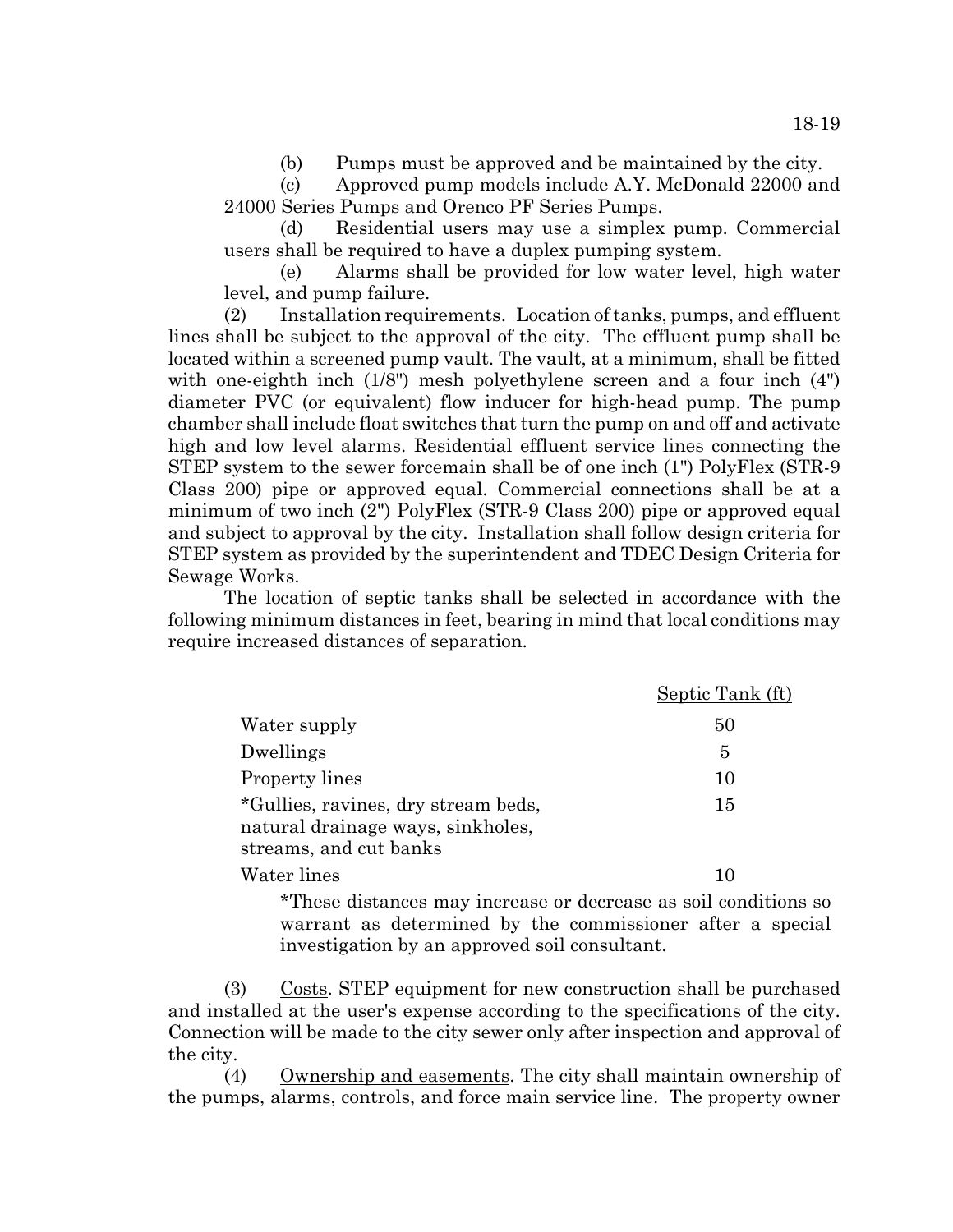shall maintain ownership of the septic tank. Property owners shall pay the city (through user fees) for operation and maintenance of the STEP system. Access by the city to the STEP system must be guaranteed to operate, maintain, repair, restore service, and remove sludge. Access manholes, ports, and electrical disconnects must not be locked, obstructed or blocked by landscaping or construction. The city may charge the property owner for nuisance maintenance activities. The city will bill the property owner, based on the actual cost, for maintenance activities resulting from the property owner's misuse of the system. For example, activities may include frequent removal of solids, fats, oils, or grease.

(5) Existing septic tanks. Existing septic tanks shall be removed or abandoned in place. Standard method of abandonment. The tank subject to abandonment shall be pumped, and its contents disposed, in accordance with local, state, and federal requirements, collapsed, and the remaining hole back-filled and compacted with coarse gravel to within twelve inches (12") of ground surface. The remaining space is to be filled with topsoil to the surrounding grade and appropriately crowned to allow for soil settling.

(6) Use of STEP systems. (a) Home or business owners shall follow the STEP users guide provided by the superintendent.

(b) Home or business owners shall provide an electrical connection that meets specifications and shall provide electrical power. Namely, the property owner shall provide a 220V power circuit run from a dedicated 30Amp, double pole breaker to a disconnect located on the building wall immediately adjacent to the tank site. The circuit must consist of 10/3 wire with a ground. The disconnect shall be accessible at all times to the city and authorized maintenance staff.

(c) Home or business owners shall be responsible for maintenance and installing sewer lines from the building to the STEP tank.

(d) Maintenance of the STEP tank, pumps, controls, and alarms shall be as provided in § 18-208(4).

(e) Prohibited uses of the STEP system.

(i) Connection of roof guttering, sump pumps or surface drains.

- (ii) Disposal of toxic household substances.
- (iii) Use of garbage grinders or disposers.
- (iv) Discharge of pet hair, lint, or home vacuum water.
- (v) Discharge of fats, grease, and oil.

(7) Tank cleaning. Solids removal from the septic tank shall be provided by the city. Septic tanks should be pumped when sludge and scum accumulations exceed thirty percent (30%) of the tank volume or are encroaching on the inlet and outlet baffle entrances. Periodic pumping of the septic tanks is recommended to ensure proper system performance and reduce the risk of hydraulic failure. If systems are not inspected, septic tanks should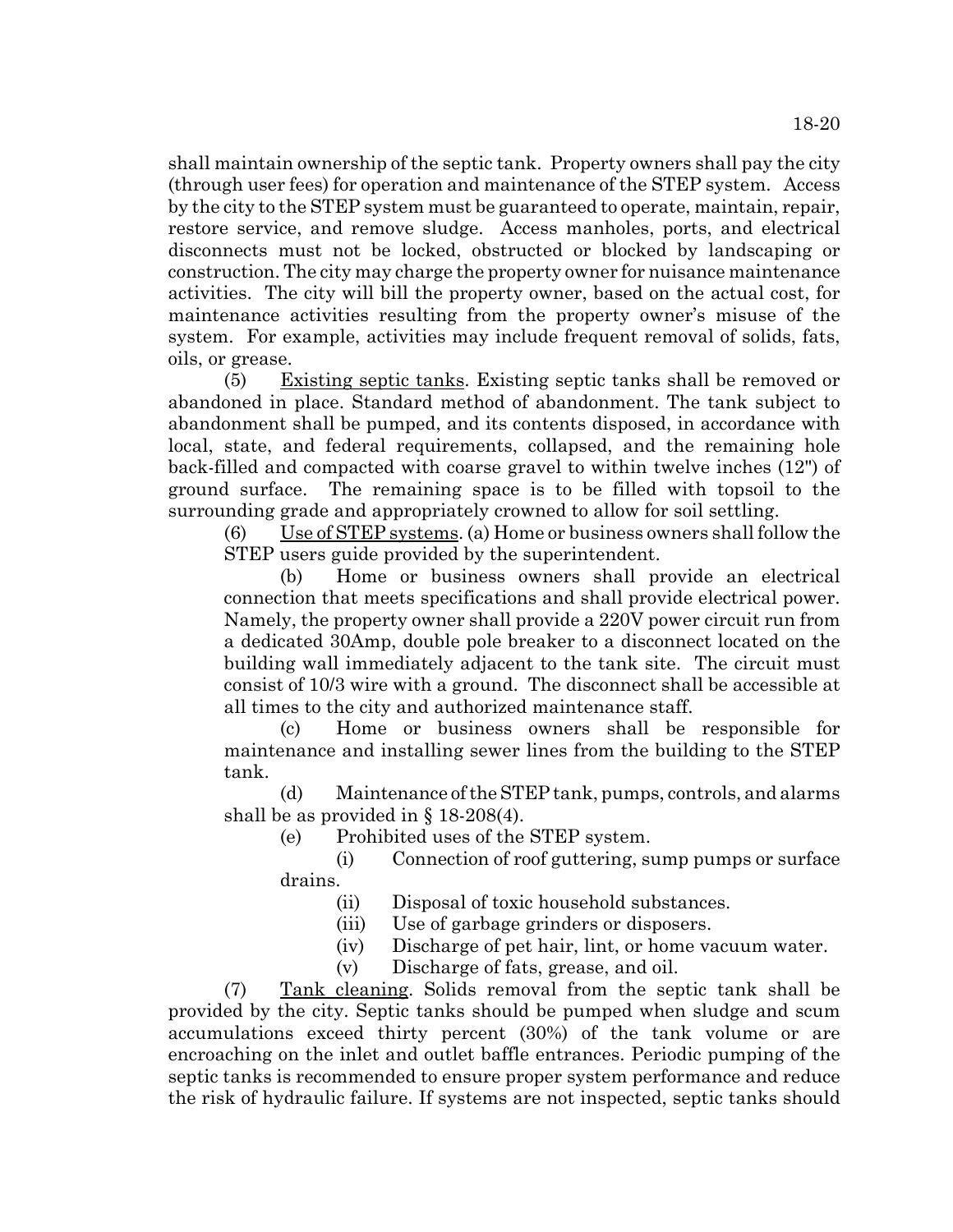be pumped every three (3) to five (5) years depending on the size of the tank, the number of building occupants, and household appliances and habits. Commercial systems should be inspected and/or pumped more frequently, typically annually.

(8) Additional charges. The city shall be responsible for maintenance of the STEP equipment, and shall charge the user a monthly fee to cover the cost of equipment maintenance and replacement. Repeat service calls for similar problems shall be billed to the property owner or business at a rate of no more than the actual cost of the service call. (Ord. #14-01, June 2014)

**18-209. Septic tank capacity**. (1) Residential septic tank capacity. For residences, the effective liquid capacity of the septic tank shall be a minimum of one thousand five-hundred (1,500) gallons. The minimum one thousand five-hundred (1,500) gallon liquid capacity requirement will be implemented and enforced at the discretion of the city.

(2) Commercial septic tank capacity. For facilities other than residences, the net volume or effective liquid capacity of the septic tank shall be determined by accounting for a minimum hydraulic retention time of three (3) days in order to allow for adequate settling of solids. The minimum effective liquid capacity of the septic tank shall be one thousand five-hundred (1,500) gallons. In some instances (restaurants, grocery stores, etc.), a grease trap will be required in addition to the septic tank. Additional tank volume may be necessary where unusual waste water characteristics are expected from a commercial facility. The minimum three (3) day hydraulic retention time will be implemented and enforced at the discretion of the city.

(Commercial users may be required to use two (2) tanks operating in series to achieve volumetric requirements. The first tank shall have an effluent filter screen installed between the effluent pipe of the first tank and the influent pipe of the second. The filter should be inspected and cleaned routinely.)

(3) Effective liquid capacity. The actual effective liquid capacity of a tank to be utilized as a septic tank shall be considered the volume of liquid capacity that occupies the interior space of said tank to the level of the invert of the outlet port of the tank. Therefore, the air-space that lies above the actual surface of the liquid level of a tank shall not be considered as part of a septic tank's effective liquid capacity. (Ord. #14-01, June 2014)

**18-210. Design of septic tanks**. (1) Overview of septic tank design. A septic tank shall be watertight, structurally sound, and not subject to excessive corrosion or decay. Septic tanks shall be of two (2) compartment design. The inlet compartment of a two (2) compartment tanks shall be between two-thirds (2/3) and three-fourths (3/4) of the total tank capacity.

(2) Minimum standards of design and construction of precast reinforced concrete septic tanks. (a) Septic tanks shall be precast concrete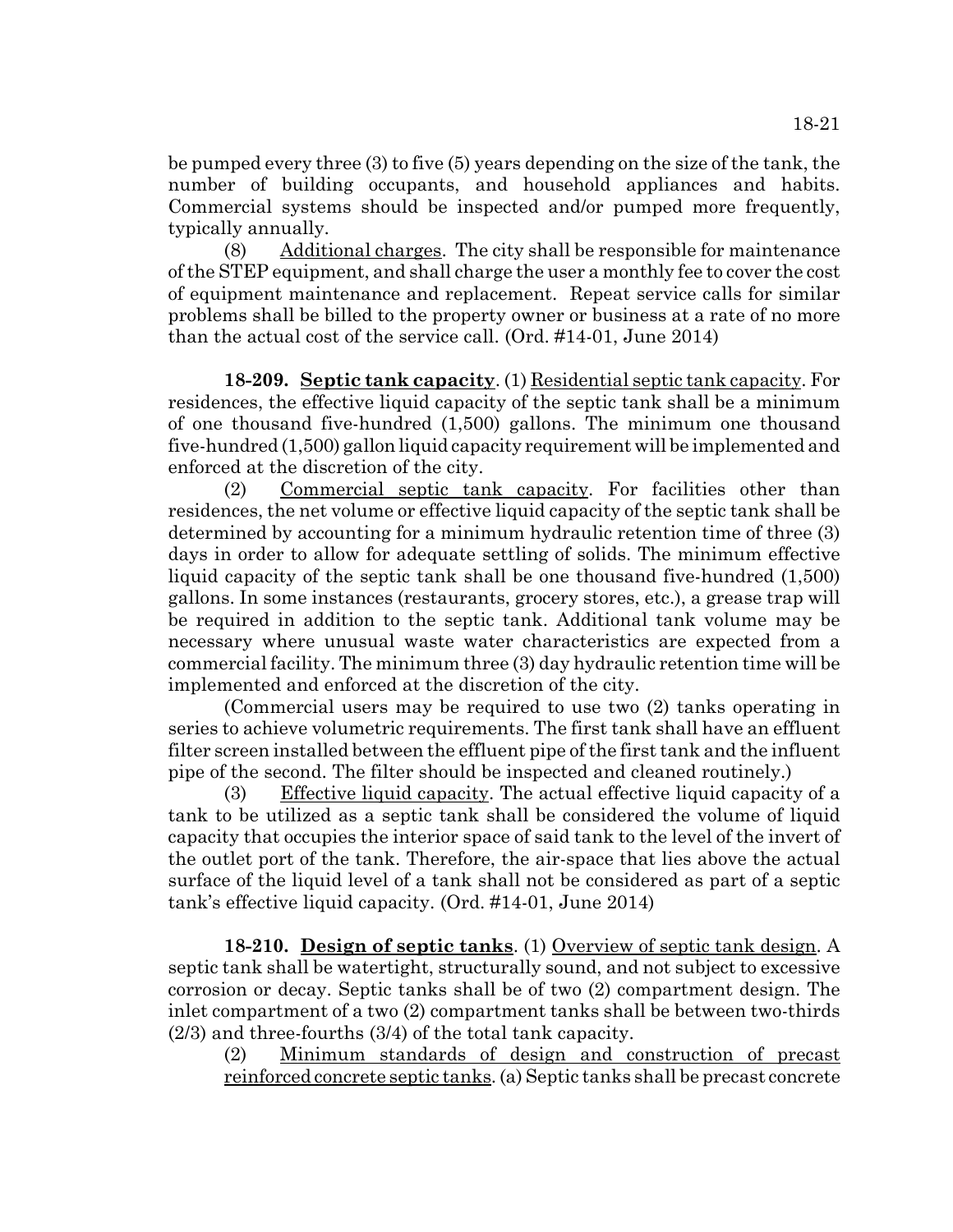and provided by an NCPA certified plant in good standing with the State of Tennessee.

(b) Tank shall meet watertight requirements and testing per ASTM C1227 using the hydrostatic test. Tanks failing the test will not be accepted for connection to the city's system. Proof of testing shall be required to be submitted to the city.

(c) Tanks shall be structurally sound, with steel rebar reinforcement and five thousand (5,000) psi strength (twenty-eight (28) day) concrete. Tanks shall be designed and sealed by a Tennessee licensed professional engineer.

(d) Sealant used in the seam of the tank shall be mastic sealant meeting or exceeding ASTM C990.

(e) Pipe penetrations (inlet and outlet) shall be fitted with seals that meet or exceed ASTM C923.

(f) Inlet tees shall be required and shall conform to ASTM 1785 standards. Inlet tees shall be installed with a rubber boot poured into the tank wall, and shall be secured using #88 stainless steel bands.

(g) A twenty-four inch (24") diameter access opening shall be installed above the inlet pipe and effluent pump. Water-tight PRTA adaptors shall be cast-in-place or fastened to the top of the tank with stainless steel concrete anchors and a roll of butyl tape. The adaptor shall be sealed with clear all-purpose Lexel silicone. A watertight Ultra-corr/Ultra rib riser shall be connected to the adaptor and extended to the finished ground elevation. The riser shall be sealed with all-purpose Lexel silicone. The riser shall be equipped with a twenty-four inch (24") diameter water tight lid. The lid shall be structural foam and fastened to the riser with four  $(4)$  12x2 stainless steel self-tapping, #3 square drive mounting screws.

(h) Partition wall (or baffle) shall be poured monolithically and shall be structurally sound.

(i) Air space shall be a minimum of eight inches (8") above top of the inlet pipe.

(j) Tank labeling. Precast septic tanks shall be provided with a suitable legend, cast or etched in the wall at the outlet end and within six inches (6") of the top of the tank, identifying the manufacturer by name and address or registered trademark and indicating the liquid capacity of the tank in gallons.

(3) Cast-in-place provisions. Not allowed unless explicitly approved by the city in writing. (Ord. #14-01, June 2014)

**18-211. Discharge regulations**. (1) General discharge prohibitions. No user shall contribute or cause to be contributed, directly or indirectly, any pollutant or wastewater which will pass through or interfere with the operation and performance of the Wastewater Treatment Plant (WWTP) / Publicly Owned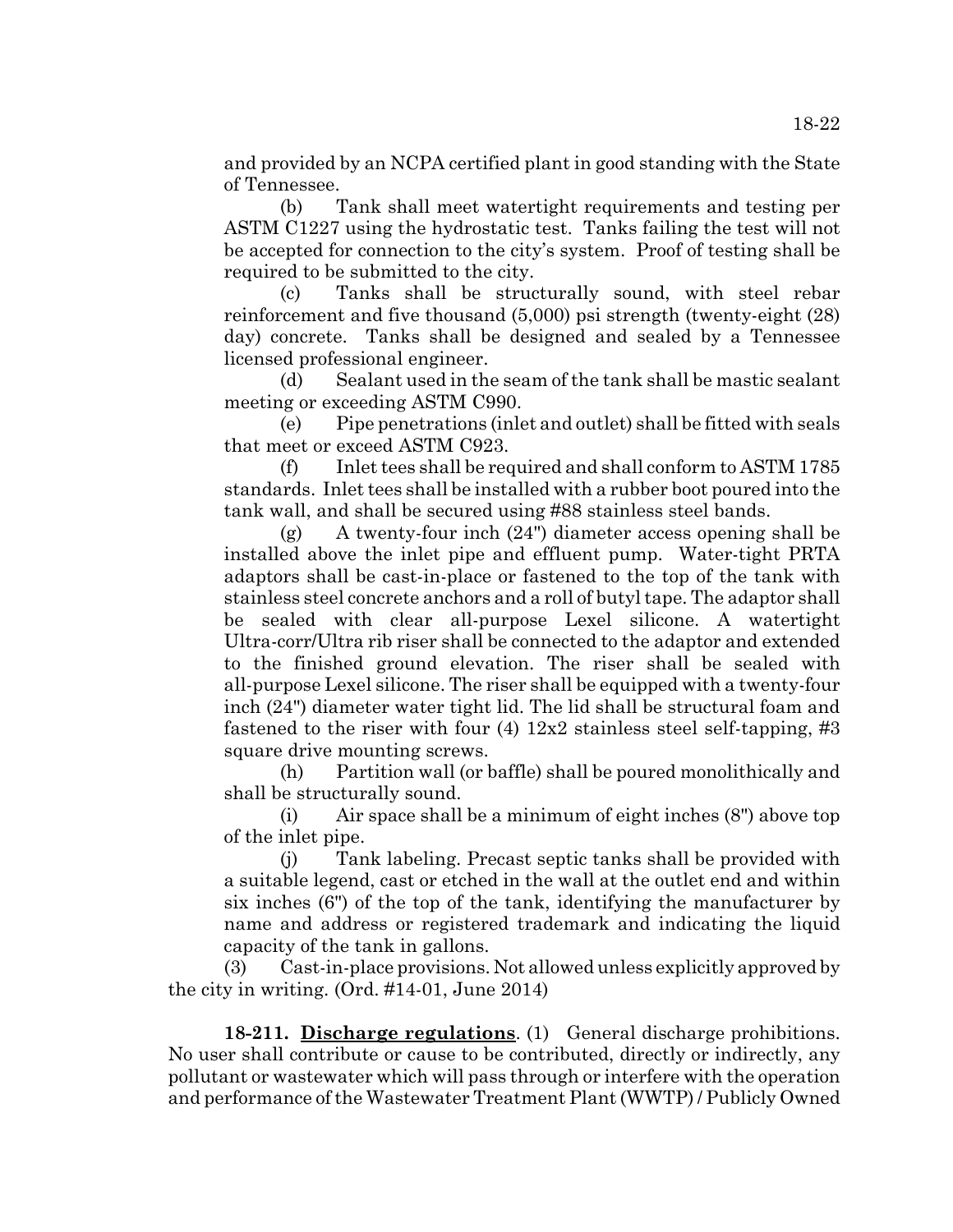Treatment Works (POTW). These general prohibitions apply to all such users of the sewer system. Violations of these general and specific prohibitions or the provisions of this section may result in surcharges, discontinuance of sewer service, and other fines and provisions of § 18-212. A user may not contribute the following substances to any STEP system or the wastewater collection system as a whole:

(a) Any liquids, solids, or gases which by reason of their nature or quantity are, or may be, sufficient either alone or by interaction with other substances to cause fire or explosion or be injurious in any other way to the wastewater collection system or to the operation of the wastewater collection system. Prohibited flammable materials including, but not limited to, wastestreams with a closed cup flash point of less than one hundred forty degrees Fahrenheit (140" F) or sixty degrees Centigrade  $(60^{\circ}$  C) using the test methods specified in 40 CFR 261.21. Prohibited materials include, but are not limited to, gasoline, kerosene, naphtha, benzene, toluene, xylene, ethers, alcohols, ketones, aldehydes, peroxides, chlorates, perchlorates, bromate, carbides, hydrides and sulfides and any other substances which the city, the state or EPA has notified the user is a fire hazard or a hazard to the system.

(b) Any wastewater having a pH less than 5.5 or higher than 9.5 or wastewater having any other corrosive property capable of causing damage or hazard to structures, equipment, and/or personnel of the wastewater collection system.

(c) Solid or viscous substances which may cause obstruction to the flow in a sewer or other interference with the operation of the wastewater treatment facilities including, but not limited to: grease, garbage with particles greater than one half inch (1/2") in any dimension, waste from animal slaughter, human hair, pet hair, non-dissolvable sanitary wipes, ashes, cinders, sand, spent lime, stone or marble dust, metal, glass, straw, shavings, grass clippings, rags, spent grains, spent hops, waste paper, wood, plastics, mud, or glass grinding or polishing wastes.

(d) Any pollutants, including oxygen demanding pollutants (BOD, etc.) released at a flow rate and/or pollutant concentration which will cause interference to the wastewater collection system.

(e) Any wastewater having a temperature which will inhibit biological activity in the wastewater collection system resulting in interference, but in no case wastewater with a temperature at the introduction into the wastewater collection system which exceeds forty degrees Centigrade (40" C) (one hundred four degrees Fahrenheit (104" F)) unless approved by the State of Tennessee.

(f) Petroleum oil, nonbiodegradable cutting oil, or products of mineral oil origin in amounts that will cause interference or pass through.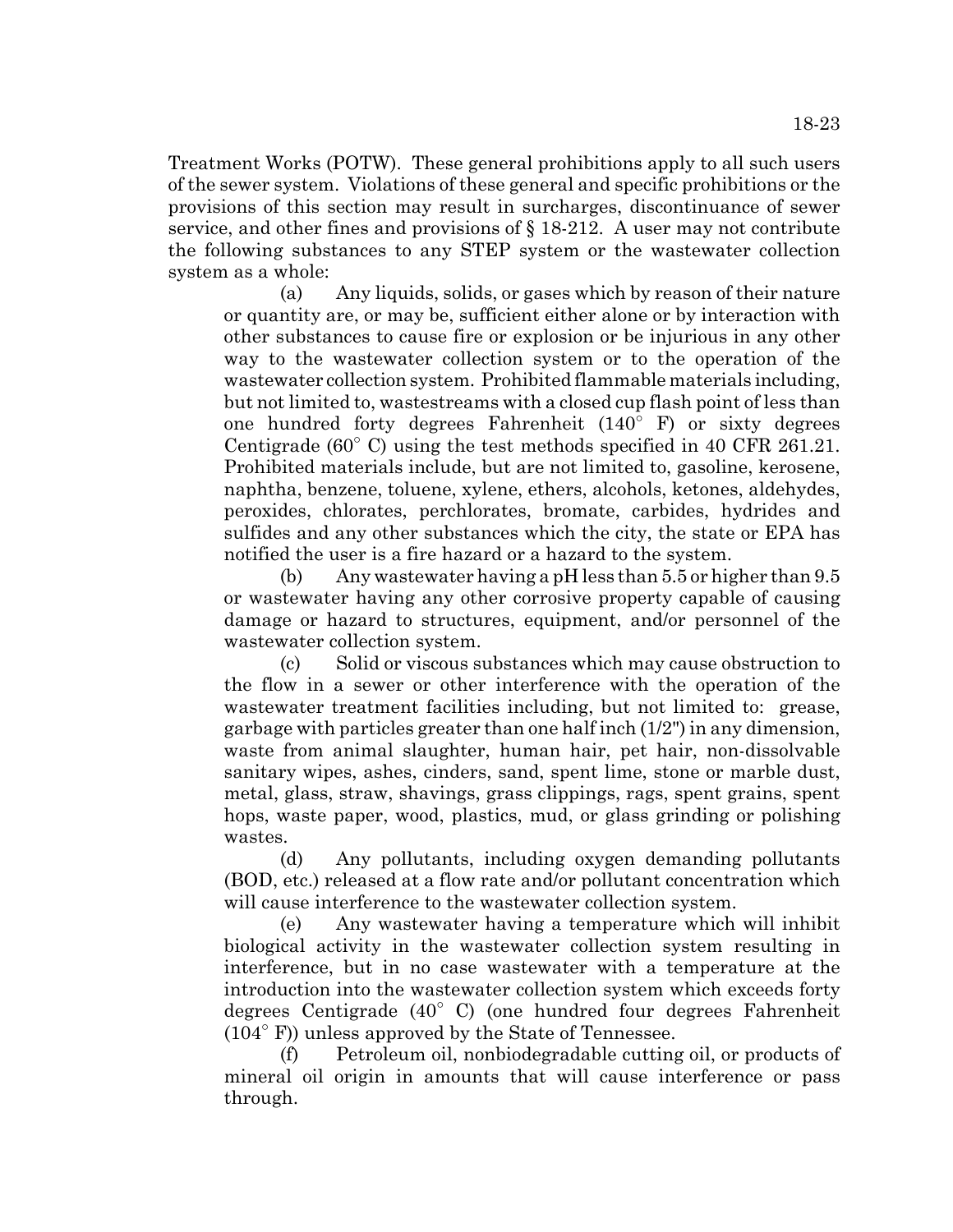(g) Pollutants which result in the presence of toxic gases, vapors, or fumes within the wastewater collection system in a quantity that may cause acute worker health and safety problems.

(h) Any wastewater containing any toxic pollutants, chemical elements, or compounds in sufficient quantity, either singly or by interaction with other pollutants, to injure or interfere with any wastewater treatment process, constitute a hazard to humans, including wastewater collection system operators, or animals, create a toxic effect in the receiving waters of the STEP system. A toxic pollutant shall include but not be limited to any pollutant identified pursuant to section 307 of the Act.

(i) Any waters containing, any radioactive wastes or isotopes of such halflife or concentration as may exceed limits established by the superintendent in compliance with applicable state or federal regulations.

(j) Any wastewater which causes a hazard to human life or creates a public nuisance.

(k) Any waters or wastes containing animal or vegetable fats, wax, grease, or oil, whether emulsified or not, which cause accumulations of solidified fat in pipes, septic tanks and pumping equipment.

(l) Detergents, surfactants, surface-acting agents or other substances which may cause excessive foaming in the STEP system or pass through of foam.

(m) Any stormwater, surface water, groundwater, roof runoff, subsurface drainage, uncontaminated cooling water, or unpolluted industrial process waters to any sanitary sewer. Stormwater and all other unpolluted drainage shall be discharged to such sewers as are specifically designated as storm sewers, or to a natural outlet approved by the superintendent and the Tennessee Department of Environment and Conservation. Industrial cooling water or unpolluted process waters may be discharged on approval of the superintendent and the Tennessee Department of Environment and Conservation, to a storm sewer or natural outlet.

(n) Medical wastes, except as specifically authorized by (the superintendent) in an individual wastewater discharge permit.

(2) Fats, oils, and grease (FOG). FOG traps and interceptors, waste food and sand interceptors shall be installed when, in the opinion of the superintendent, they are necessary for the proper handling of liquid wastes containing fats, oils, and grease, any flammable wastes, ground food waste, sand, soil, and solids, or other harmful ingredients in excessive amount which impact the wastewater collection system. Such traps and interceptors shall not be required for single family residences, but may be required on multiple family residences and commercial facilities. All traps and interceptors shall be of a type and capacity approved by the superintendent, and shall be located as to be readily and easily accessible for cleaning and inspection.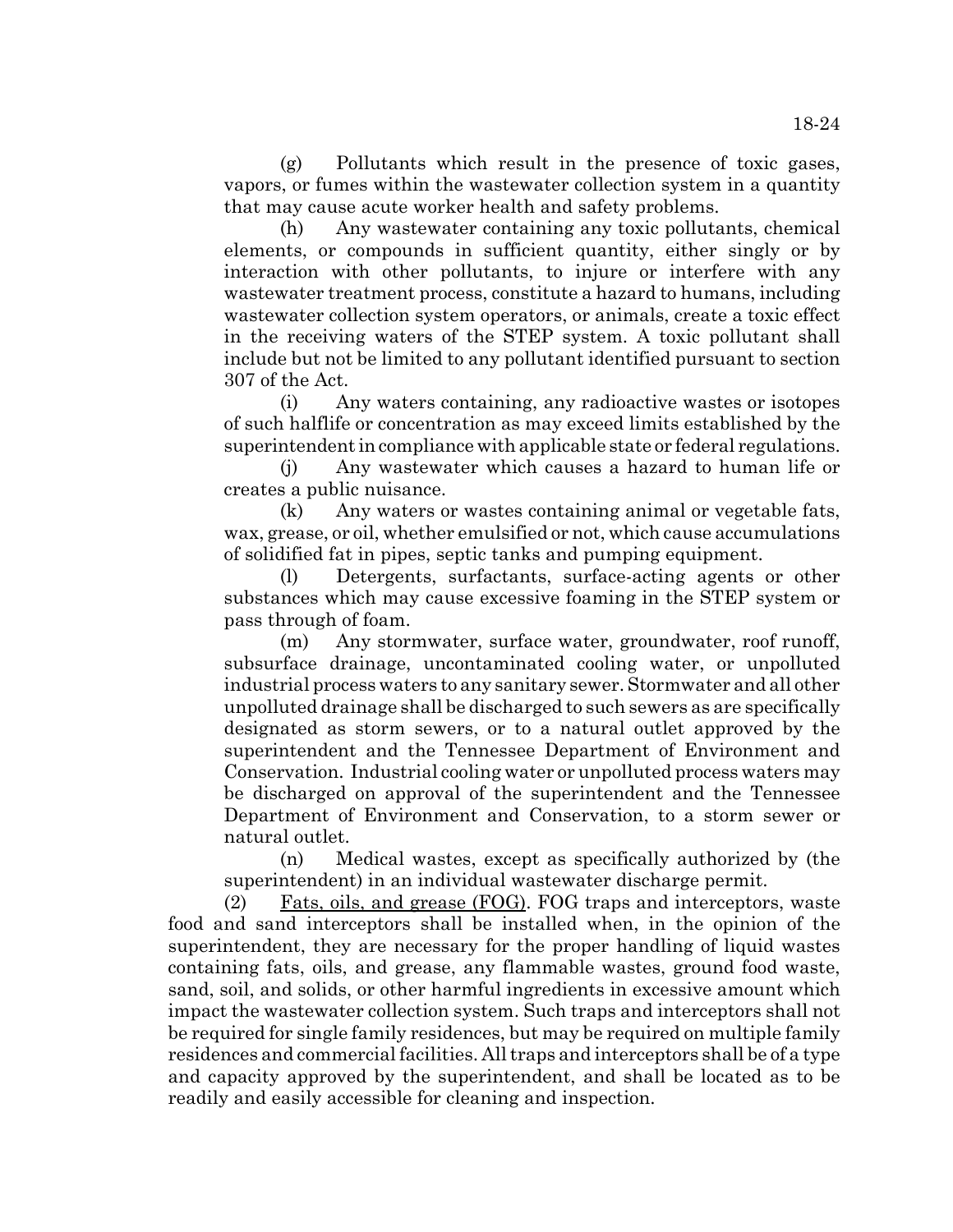(a) Grease trap and interceptor design criteria. Grease traps and interceptors must be designed to satisfy three (3) basic criteria in order to ensure effective separation. These include:

(i) Time. The separation device must provide sufficient retention time for emulsified grease and oil to separate and float to the surface of the chamber.

(ii) Temperature. The separation device must provide adequate volume to allow the wastewater to cool sufficiently for emulsified grease to separate.

(iii) Turbulence. Turbulence through the device must be controlled so that grease and solids are kept in suspension in the wastewater. Turbulence must be controlled, especially during high discharge rates associated with draining a multiple fixtures simultaneously.

(iv) Performance. In addition, the grease trap and/or interceptor must provide sufficient storage capacity for accumulated grease and solids between cleanings. The grease trap/interceptor shall be designed to ensure that the effluent does not have a FOG concentration in excess of one hundred (100) mg/L.

(b) Grease interceptors. Grease interceptors may be used if the commercial facility's combined flow rate of FOG is less than fifty (50) gpm and grease storage capacity is less than one hundred (100) pounds. Grease interceptors shall be approved by the city and cleaned and maintained by the user. In all instances where a grease interceptor is required, it shall be installed upstream of the septic tank. Commercial dishwashers shall not be connected to a grease interceptor, and discharge from dishwasher shall bypass to the septic tank.

(c) Grease traps. Kitchen drain lines from institutions, hotels, restaurants, schools, lunchrooms, and other establishments from which flow a relatively high combined flow rate of FOG (typically fifty (50) gpm or greater) shall be discharged to a grease trap if a grease interceptor has been determined inadequate. FOG shall be discharged into a grease trap before being discharged into a septic tank. Grease trap effluent shall also be treated in the septic tank before being discharged into the wastewater collection system. Grease traps shall be constructed to insure both the inlet and outlet are properly submerged to trap grease and that the distance between inlet and outlet is sufficient to allow separation of the grease so that grease solids will not escape through the outlet. Grease traps shall be vented so they will not become air bound. A cover shall be provided and located so as to be conveniently accessible for servicing and cleaning. The cover shall be designed to prevent odor and exclude insects and vermin. Proper sizing of the grease trap should be based on efficiency ratings and flow capacities, which are determined by the number and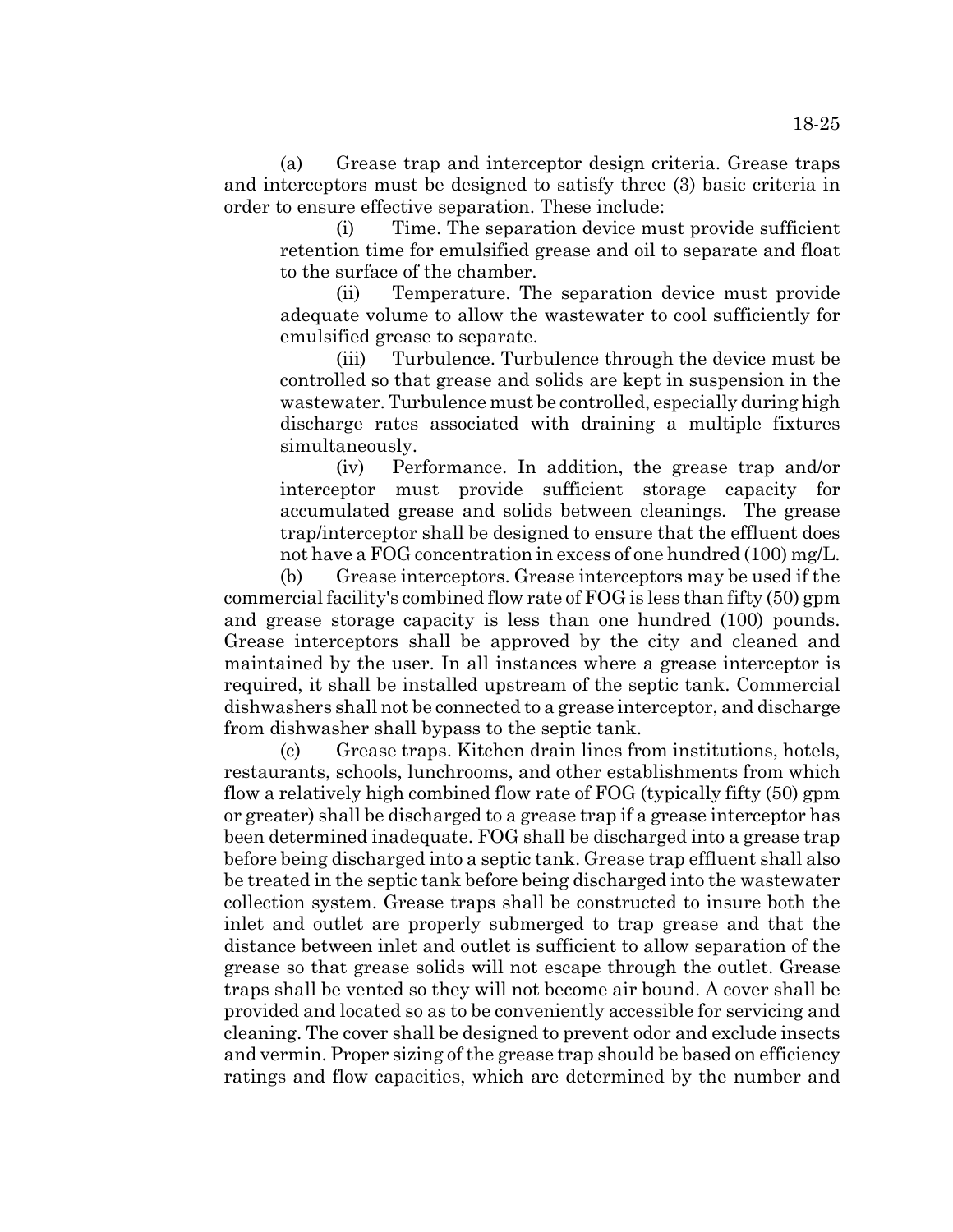kinds of sinks or fixtures discharging into the trap (See Appendix  $B<sup>1</sup>$  for details). A detailed list of grease trap design features includes the following:

(i) Construction. Traps shall be constructed of durable, watertight materials, with sufficient structural load bearing capacity for use in traffic areas. Grease traps should be designed with at least two  $(2)$  compartments separated by a full width baffle. The baffle should be located approximately two-thirds (2/3) to three-fourths (3/4) from the influent wall and extend above the liquid level. No trap filters are to be used due to clogging concerns.

(ii) Access. Access for cleaning should be provided by two (2) twenty-four inch (24") diameter manholes terminating one inch (1") above finished grade with sealed cast iron frames and cover. Manholes should be located above the inlet and outlet tees.

(iv) Inlets and outlets. Sanitary tees should be installed vertically on the inlet and outlet pipes. Tees should be the same size as the inlet and outlet piping, but not less than four inches (4") in diameter. A pipe nipple with open top should be installed in the top of the tee and should terminate six inches (6") below the roof of the trap. The inlet tee should have a vertical pipe drop extending twelve inches (12") below the water surface. The outlet tee should have a vertical pipe drop extending to one-third (1/3) of liquid level capacity from the floor. The elevation of the inlet pipe should be approximately two and one half inches (2 1/2") above the elevation of the outlet pipe.

(v) Location. Grease traps should be located just outside the restaurant or kitchen in an easily accessible location out of the way of normal traffic. However, the trap should not be located in flood prone areas. Outdoor installation is preferred due to accessibility. However, indoor installation may be approved by the city in special circumstances.

In all instances where a grease trap is required, it shall be installed upstream of the septic tank.

(vi) Prohibited discharges. Sanitary wastewater (blackwater) shall connect to the drain line downstream of the grease trap. Garbage grinders are not allowed. Commercial dish washers shall not be connected to the grease trap and shall directly connect to the septic tank.

(vii) Sizing. Grease traps should be designed based on flow rate and storage capacity, modified by a loading factor that takes into account the type or location of the commercial facility. (See

<sup>&</sup>lt;sup>1</sup>Appendix B is included in this municipal code in its entirety.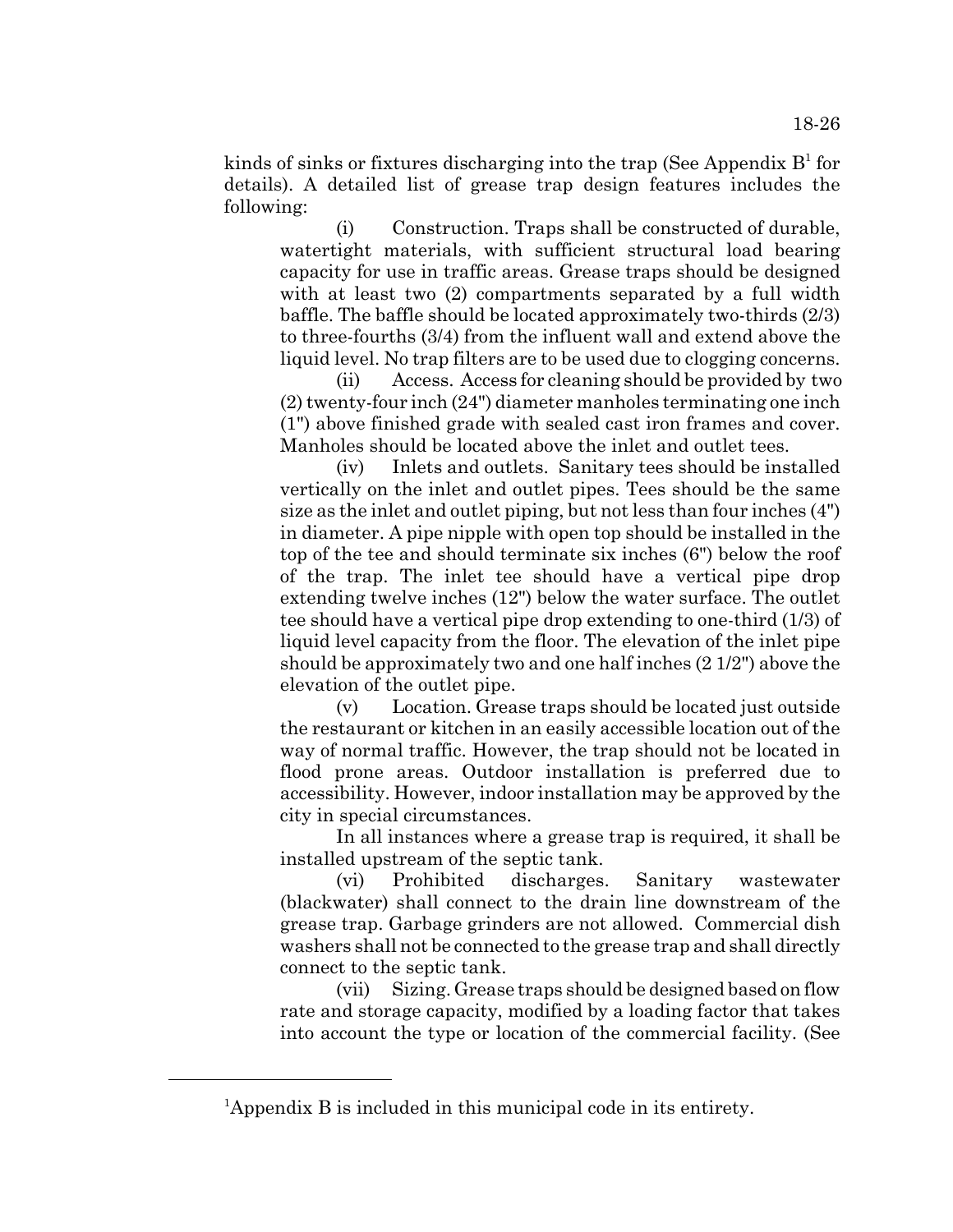Appendix B for examples of grease trap sizing formulas.) The minimum size for a single grease trap shall be one thousand (1,000) gallons, and the minimum hydraulic detention time shall be four (4) hours at design flow. The owner may consider the use of multiple smaller capacity grease traps in series rather than a single large trap as long as the combined total capacity of the traps is one thousand (1,000) gallons or more.

(viii) Cleaning. Grease traps must be inspected and cleaned at regularly scheduled intervals as dictated by on-site experience, but generally once every three (3) months. Solids and oil removal from the grease trap shall be the responsibility of the user, and shall be disposed of per local, state, and federal requirements. If cleaning is found to be necessary within less than a one (1) month period, then the grease trap may be determined to be undersized. (d) FOG application and implementation plan. (i) New construction and renovation. Upon construction or renovation, all restaurants, cafeterias, hotels, motels, hospitals, nursing homes, schools, grocery stores, prisons, jails, churches, camps, caterers, manufacturing plants and any other sewer users who discharge applicable waste shall submit a FOG and food waste control plan that will effectively control the discharge of FOG and food waste.

(ii) Existing structures. All existing restaurants, cafeterias, hotels, motels, hospitals, nursing homes, schools, grocery stores, prisons, jails, churches, camps, caterers, manufacturing plants and any other sewer users who discharge applicable waste shall be required to submit a plan for control of FOG and food waste, if and when the superintendent determines that FOG and food waste are causing excessive loading, plugging, damage or potential problems to structures or equipment in the public sewer system.

(iii) Implementation of plan. After approval of the FOG plan by the superintendent the sewer user must:

(A) Implement the plan as determined by the local hearing authority;

(B) Service and maintain the equipment in order to prevent impact upon the sewer collection system and treatment system. If, in the opinion of the superintendent, the user continues to impact the collection system and treatment system, additional measures may be required. The FOG application and implementation plan can be found in Appendix B.

(3) Sand and soil interceptors. At the discretion of the superintendent, all car washes, truck washes, garages, service stations and other sources of sand and soil shall install effective sand and soil interceptors. These interceptors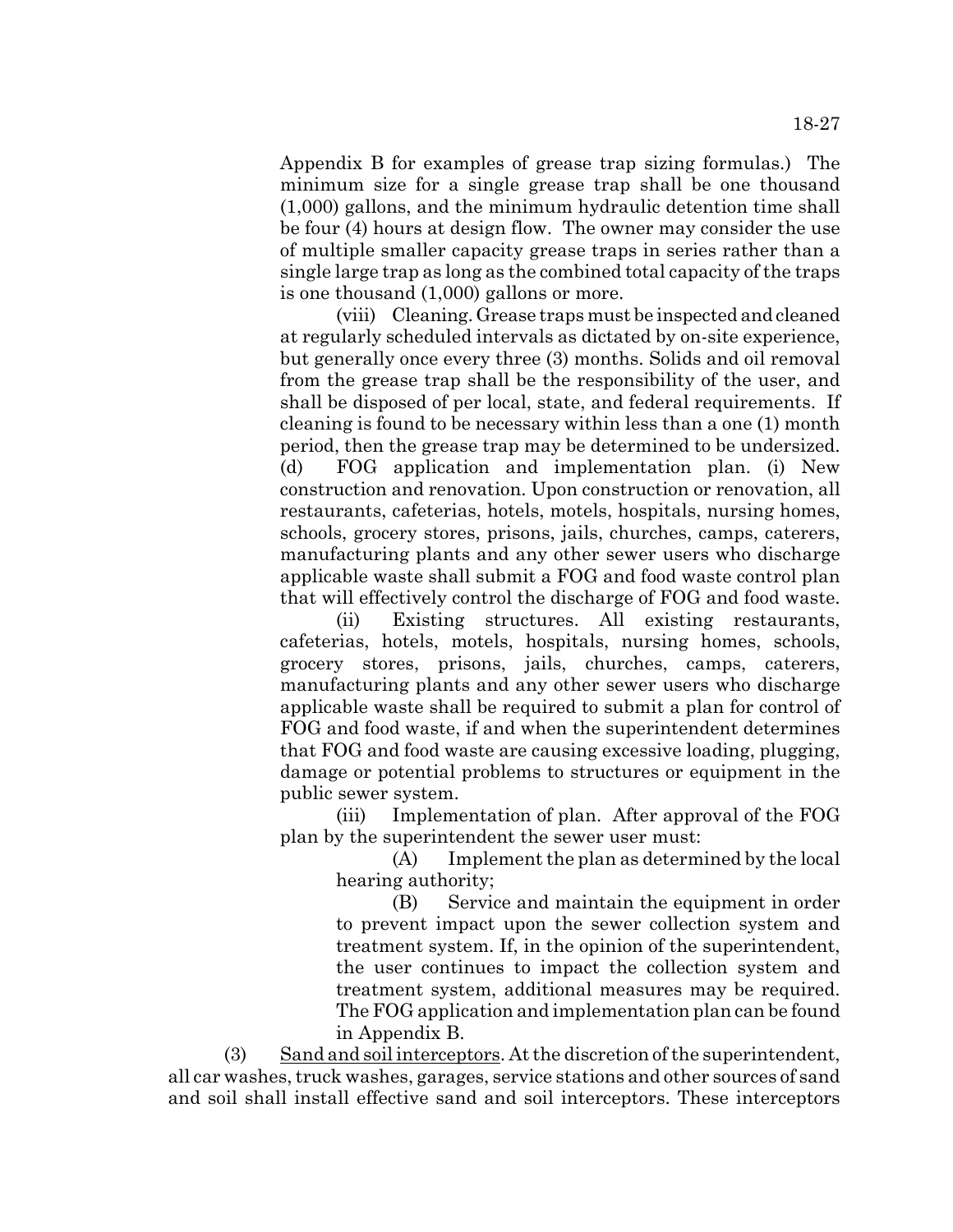shall be sized to effectively remove sand and soil at the expected flow rates. The interceptors shall be cleaned on a regular basis to prevent impact upon the wastewater collection and treatment system. Owners whose interceptors are deemed to be ineffective by the superintendent may be asked to change the cleaning frequency or to increase the size of the interceptors. Owners or operators of washing facilities will prevent the inflow of rainwater into the sanitary sewers.

(4) Laundries. Commercial laundries shall be equipped with an interceptor with a wire basket or similar device, removable for cleaning, that prevents passage into the sewer system of solids one-half inch (1/2") or larger in size such as strings, rags, buttons, or other solids detrimental to the system.

(5) Control equipment. The The equipment of facilities installed to control FOG, food waste, sand and soil, must be designed in accordance with the Tennessee Department of Environment and Conservation engineering standards or applicable city guidelines. Underground equipment shall be tightly sealed to prevent inflow of rainwater and easily accessible to allow regular maintenance. Control equipment shall be maintained by the owner or operator of the facility so as to prevent a stoppage of the public sewer, and the accumulation of FOG in the lines, pump stations and treatment plant. If the city is required to clean out the public sewer lines as a result of a stoppage resulting from poorly maintained control equipment, the property owner shall be required to refund the labor, equipment, materials and overhead costs to the city. Nothing in this subsection shall be construed to prohibit or restrict any other remedy the city has under this chapter, or state or federal law. The city retains the right to inspect and approve installation of control equipment.

 $(6)$  Solvents prohibited. The use of degreasing or line cleaning products containing petroleum based solvents is prohibited. The use of other products for the purpose of keeping FOG dissolved or suspended until it has traveled into the collection system of the city is prohibited.

(7) The superintendent may use wastewater discharge permits to regulate the discharge of fat, oil and grease. (Ord. #14-01, June 2014)

**18-212. Enforcement and abatement**. (1) General. Violators of these wastewater regulations may be cited to city court, general sessions court, chancery court, or other court of competent jurisdiction face fines, have sewer service terminated, or the city may seek further remedies as needed to protect the collection system, treatment plant, effluent disposal system, and public health. Repeated or continuous violation of this chapter is declared to be a public nuisance and may result in legal action against the property owner and/or occupant and the service line disconnected from sewer main. Upon notice by the superintendent that a violation has or is occurring, the user shall immediately take steps to stop or correct the violation. The city may take any or all the following remedies: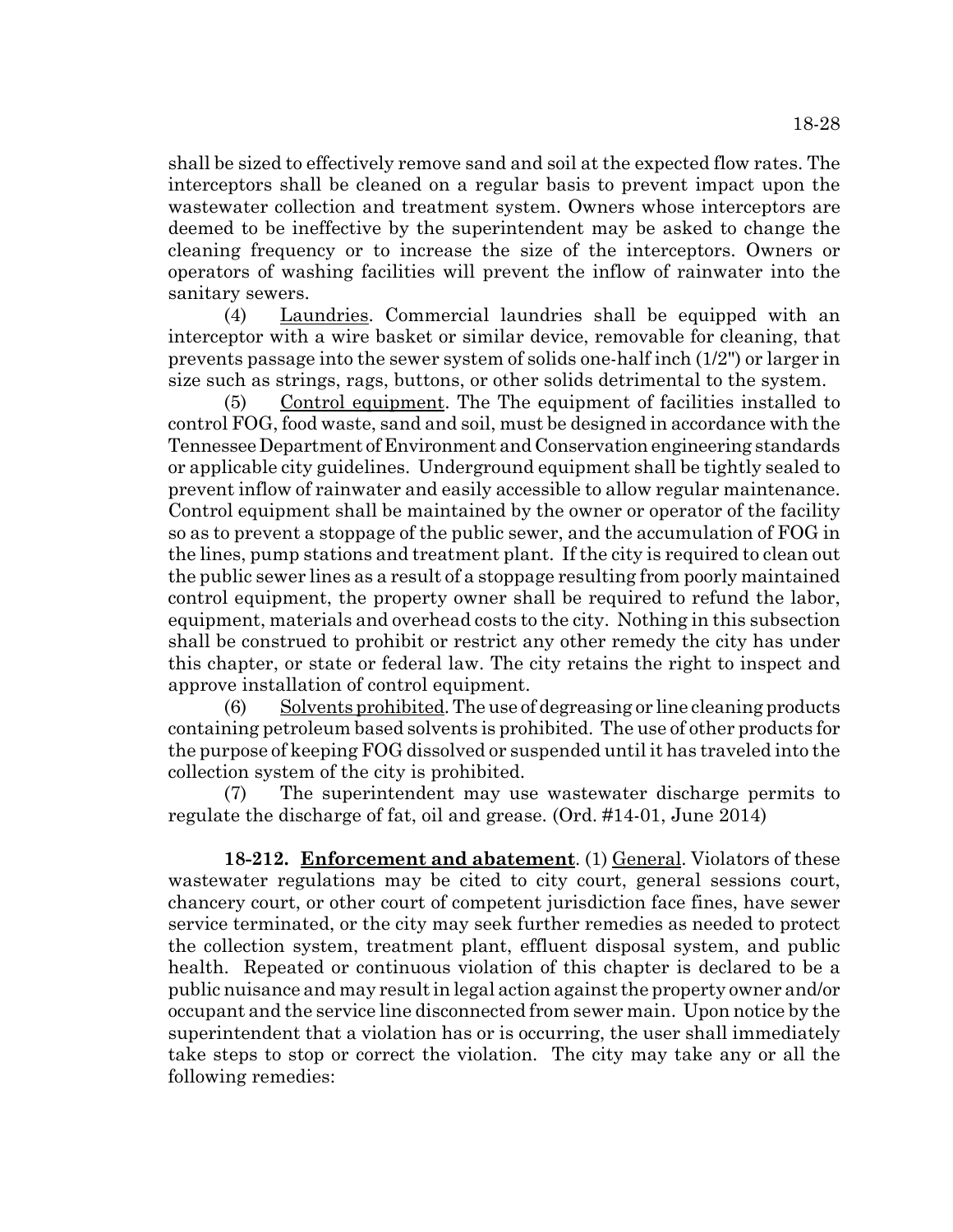(a) Cite the user to city or general sessions court, where each day of violation shall constitute a separate offense.

(b) In an emergency situation where the superintendent has determined that immediate action is needed to protect the public health, safety or welfare, a public water supply or the facilities of the sewerage system, the superintendent may disconnect sewer service.

(c) File a lawsuit in chancery court or any other court of competent jurisdiction seeking damages against the user, and further seeking an injunction prohibiting further violations by user.

(d) Seek further remedies as needed to protect the public health, safety or welfare, the public water supply or the facilities of the sewerage system.

(2) Complaints and orders. (a) Should the city have reason to believe that a violation of any provision of this chapter or orders of the city commission issued pursuant thereto has occurred, is occurring, or is about to occur, the city may order that a written complaint be served upon the alleged violator(s).

(ii) The complaint shall specify the provision(s) of the order alleged to be violated or about to be violated, the facts alleged to constitute a violation thereof, and may order that necessary corrective action be taken within a reasonable time to be prescribed in such order, and shall inform the violators of the opportunity for a hearing before the city.

(c) Any such order shall become final and not subject to review unless the person or persons named therein request by written petition a hearing before the city commissioner as provided in § 18-212(5), no later than thirty (30) days after the date such order is served; provided, however, that the city commission may review such final order on the same grounds upon which a court of the state may review default judgments.

(3) Additional remedies. In addition to other remedies provided herein, the city may issue a show-cause notice to any user who appears to be violating any provision of this chapter to show cause why sewer service should not be discontinued. The notice shall include the nature of the violation with sufficient specificity as to the character of the violation and the date(s) which such violation(s) occurred to enable the user to prepare a defense. Such notice shall be mailed to the user by certified mail, return receipt requested, or shall be personally delivered to the user at least twenty (20) days prior to the proposed action, except in the event of an emergency. At the show-cause hearing, the user may present any defense to such charges, either in person or through submission of written or documentary proof. Following the hearing or opportunity for a hearing, the city may at the city's discretion order termination of sewer service if satisfied from all available proof that the violation was willful and the termination is necessary to abate the offending condition or to prevent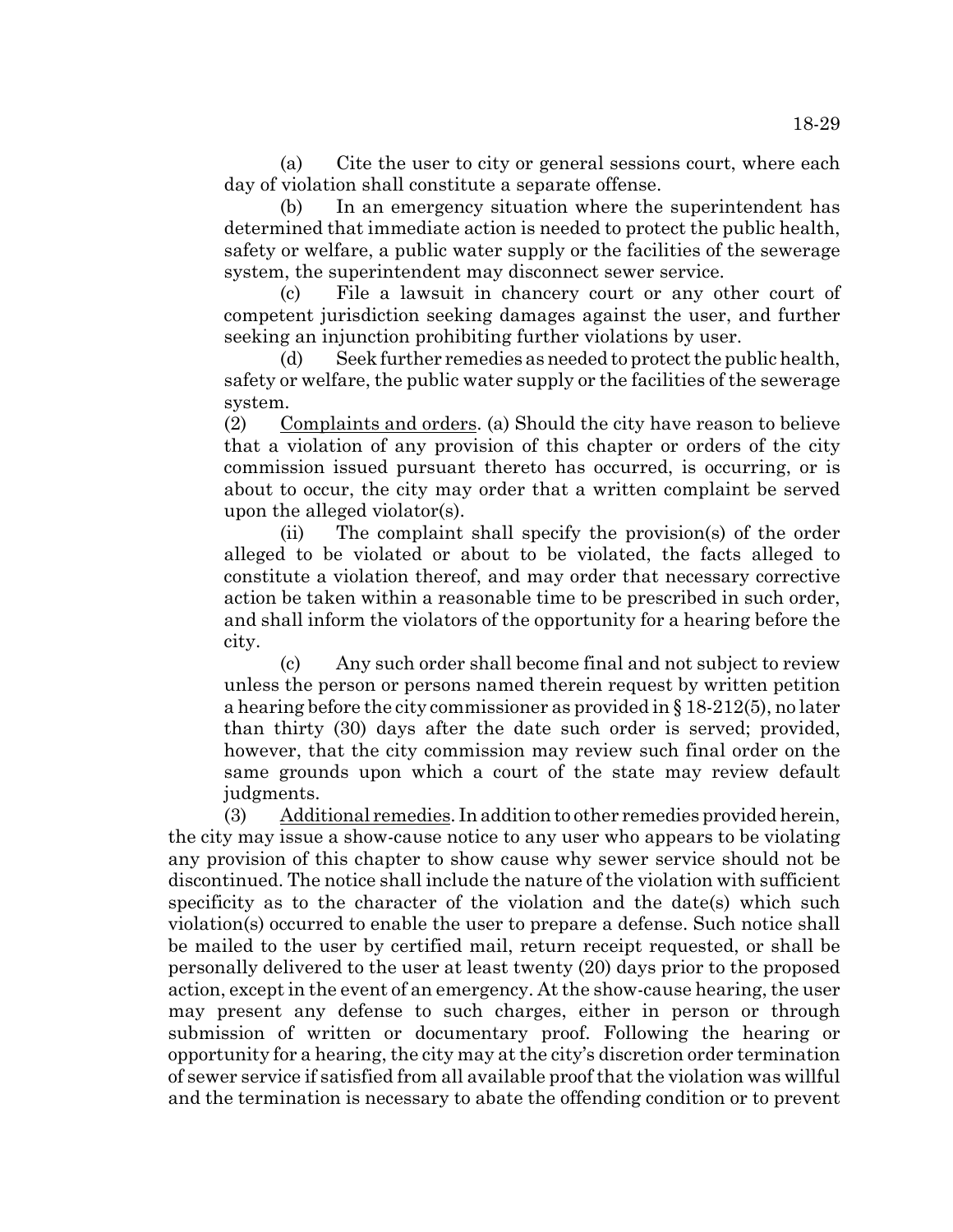future violations. The city may terminate service for a period not to exceed one (1) year for a willful violation and may terminate service indefinitely to abate offending conditions or prevent future violations subject to the corrections of such conditions or violations by the user. Any violation of provisions of this chapter that is not corrected or abated following a notice and opportunity for a hearing shall be grounds for termination of sewer service.

(4) Emergency termination of service. (a) When the city finds that an emergency exists in which immediate action is required to protect public health, safety, or welfare, the health of animals, fish, or aquatic life, a public water supply, or the facilities of the WWTP, the city may, without prior notice, issue an order reciting the existence of such an emergency and requiring that certain action(s) be taken as the city deems necessary to meet the emergency.

(b) If the violator fails to respond or is unable to respond to the city's order, the city may take such emergency action as deemed necessary or contract with a qualified person(s) to carry out the emergency measures. The city may assess the person(s) responsible for the emergency condition for actual costs incurred by the city in meeting the emergency.

(c) In the event such emergency action adversely affects the user, the city shall provide the user an opportunity for a hearing as soon as practicable thereafter to consider restoration of service upon abatement of the condition or other reasonable conditions. Following the hearing, the city may take any such authorized action should the proof warrant such action.

 $(5)$  Hearings. (a) Any hearing or re-hearing brought before the city shall be conducted in accordance with the following:

(i) Upon receipt of a written petition from the alleged violator pursuant to his section, the city shall give the petitioner thirty (30) days' written notice of the time and place of the hearing, but in no case shall the hearing be held more than sixty (60) days from the receipt of the written petition unless the city and the petitioner agree to a postponement.

(ii) The hearing provided may be conducted by the city commission at a regular or special meeting. A quorum of the city commissioners must be present at the regular or special meeting in order to conduct the hearing.

(iii) A verbatim record of the rehearings of the hearings shall be made and filed with the city commission in conjunction with the findings of fact and conclusions of law made pursuant to subsection (vi) of this section. The transcript shall be made available to the petitioner or any party to a hearing upon payment of a charge set by the city to cover the costs of preparation.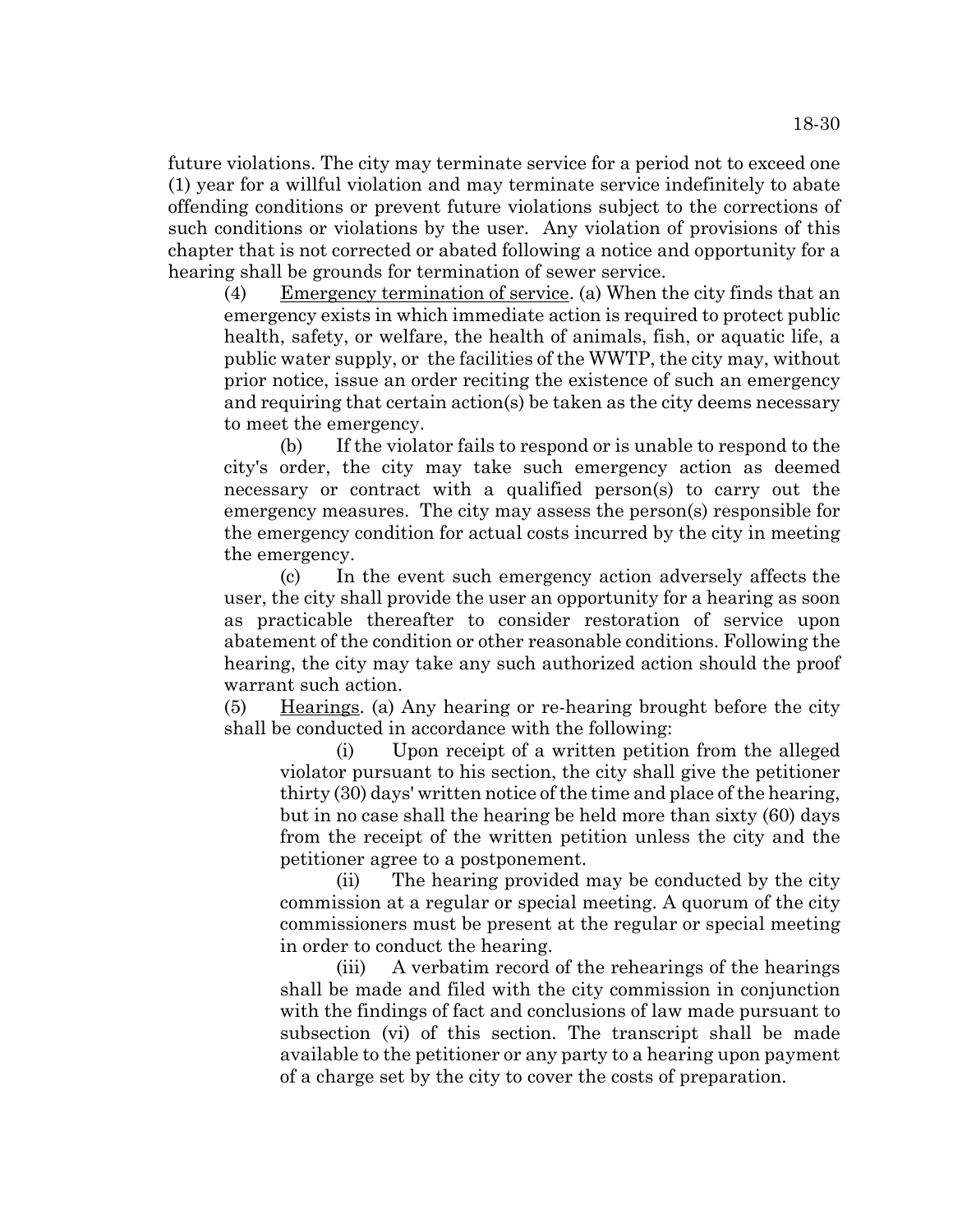(iv) In connection with the hearing, the chairman shall issue subpoenas in response to any reasonable request by any party to the hearing requiring the attendance and testimony of witnesses and the production of evidence relevant to any matter involved in the hearing. In case of contumacy or refusal to obey a notice of hearing or subpoena issued under this section, the chancery court of Greene County shall have jurisdiction upon the application of the city to issue an order requiring such person to appear and testify or produce evidence as the case may require. Failure to obey such order of the court is punishable by the court as contempt.

(v) Any member of the city commission may administer oaths and examine witnesses.

(vi) On the basis of the evidence produced at the hearing, the city commission shall make findings of fact and conclusion of law and enter such decisions and orders as in its opinion will best further the purposes sewer system and shall give written notice to such decisions and orders to the alleged violator. The order issued under this subsection shall be issued no later than thirty (30) days following the close of the hearing by the person or persons designated by the chairman.

(vii) The decision of the city commission shall become final and binding on all parties unless appealed to the courts as provided in subsection (b).

(viii) Any person to whom an emergency order is directed shall comply therewith immediately but on petition to the city commission shall be afforded a hearing as soon as possible, but in no case shall such hearing be held later than three (3) days from the receipt of such petition by the city commission.

(ix) Upon agreement of all parties, the testimony of any person may be taken by deposition or written interrogatories. Unless otherwise agreed, the deposition shall be taken in a manner consistent with rules 26 through 33 of the Tennessee Rules of Civil Procedure, with the chairman to rule on such manners as would inquire a ruling by the court under said rules.

(x) The party at the hearing bearing the affirmative burden of proof shall first call witnesses, which shall be followed by witnesses called by other party. Rebuttal witnesses shall be called in the same order. The chairman shall rule on any evidentiary questions arising during such hearing and shall make other rulings necessary or advisable to facilitate an orderly hearing subject to approval of the city commission. The city commission, the city, his representative, and all parties shall have the right to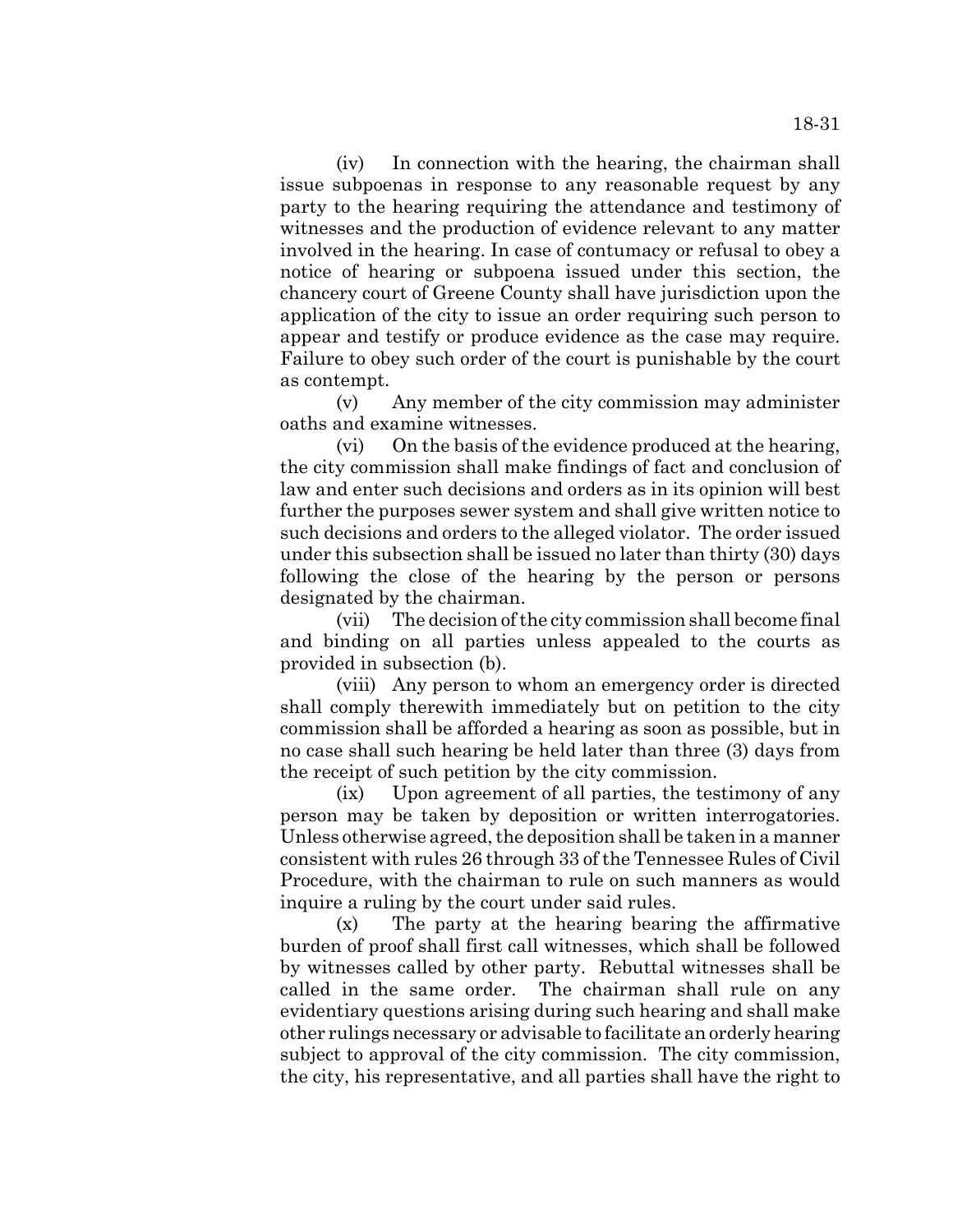(xi) Any person aggrieved by any order or determination of the city where an appeal is not otherwise provided by this section may appeal said order or determination to be reviewed by the city commission under the provisions of this section. A written notice of appeal shall be filed with the city and the chairman, and said notice shall set forth with particularity the action or inaction of the city complained of and the relief being sought by the person filing said appeal. A special meeting of the city commission may be called by the chairman upon the filing of such appeal, and the city commission may, at members' discretion, suspend the operation of the order or determination of the city on which is based the appeal until such time as the city commission has acted upon the appeal.

(b) An appeal may be taken from any final order or other final determination of the city or city commission by any party who is or may be adversely affected thereby to the chancery court pursuant to the common law writ of certiorari set out in Tennessee Code Annotated, § 27-8-101, within sixty (60) days from the date such order or determination is made.

 $(6)$  Civil penalty. (a) Any person who does any of the following acts or omissions shall be subject to a civil penalty of up to ten thousand dollars (\$10,000.00) per day for each day during which the act or omission continues or occurs:

(i) Violates any effluent standard or limitation imposed by this chapter.

(ii) Fails to allow or perform an entry, inspection, monitoring, or reporting requirement of this chapter.

(iii) Fails to pay user or cost recovery charges imposed by the city.

(iv) Violates a final determination or order of the city commission.

(b) Any civil penalty shall be assessed in the following manner:

(i) The city may issue an assessment against any person or user responsible for the violation.

(ii) Any person or user against whom an assessment has been issued may secure a review of such assessment by filing with the city a written petition setting forth the grounds and reasons for his objections and asking for a hearing on the matter involved before the city commission. If a petition for review of the assessment is not filed within thirty (30) days of the date the assessment is served, the violator shall be deemed to have consented to the assessment, and it shall become final.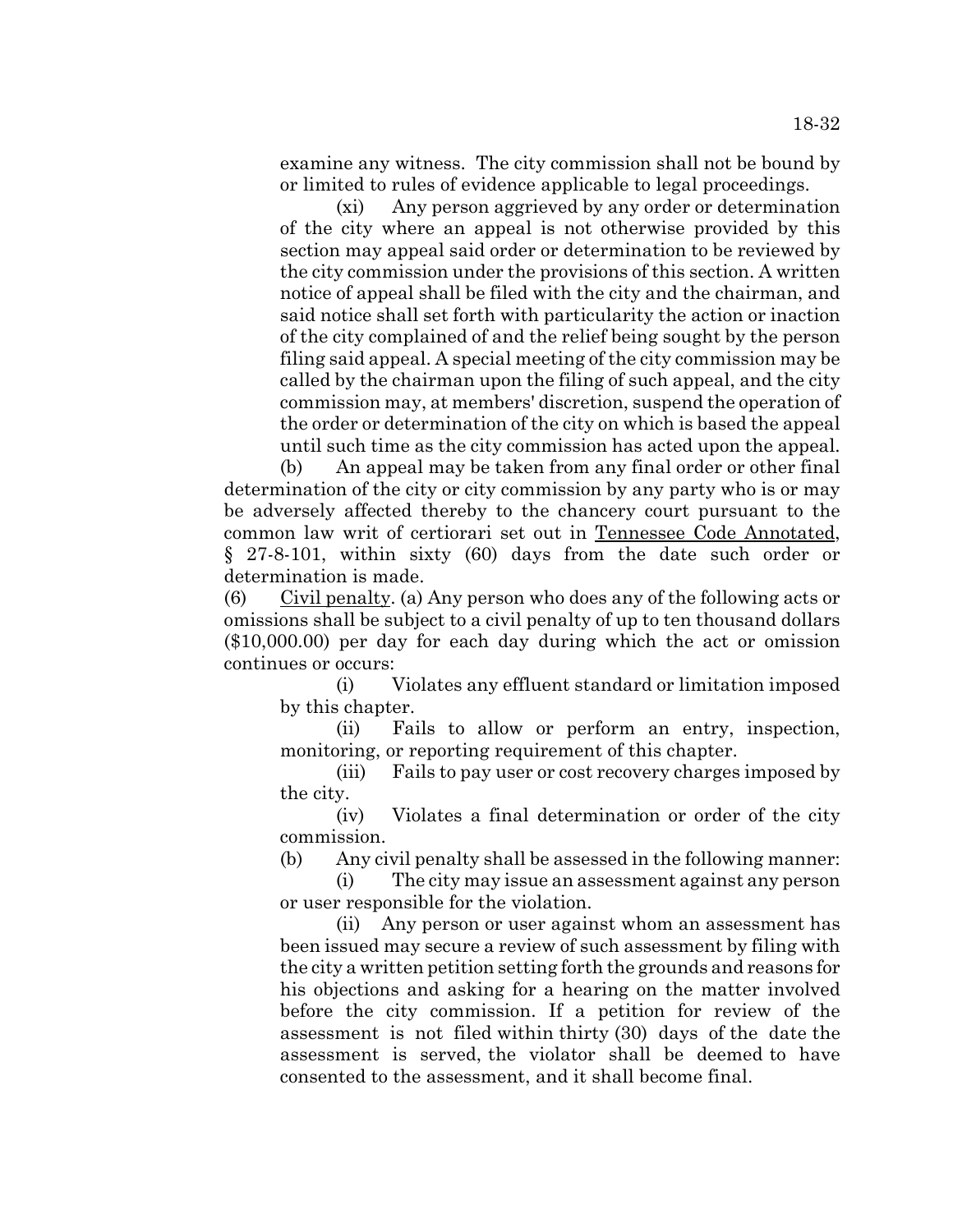(iii) When any assessment becomes final because of a person's failure to appeal the city's assessment, the city may apply to the appropriate court for a judgment and seek execution of such judgment and the court, in such proceedings, shall treat a failure to appeal such assessment as a confession of judgment in the amount of the assessment.

(iv) In assessing the civil penalty, the city may consider the following factors:

(A) Whether the civil penalty imposed will be a substantial economic deterrent to the illegal activity.

(B) Damages to the city, including compensation for the damage or destruction of the facilities of the WWTP/POTW, which also includes any penalties, costs, and attorneys' fees incurred by the city as the result of the illegal activity, as well as the expenses involved in enforcing this section and the costs involved in rectifying any damages.

(C) Cause of the discharge or violation.

(D) The severity of the discharge and its effect upon the facilities of the WWTP and upon the quality and quantity of the effluent.

 (E) Effectiveness of action taken by the violator to cease the violation.

(F) The technical and economic reasonableness of reducing or eliminating the discharge.

(G) The economic benefit gained by the violator.

(v) The city may institute proceedings for assessment in the name of the City of Tusculum in the chancery court of the county in which all or part of the pollution of violation occurred.

(vi) The city commission may establish by regulation a schedule of the amount of civil penalty which can be assessed by the city for certain specific violations or categories of violations.

(vii) Any civil penalty assessed to a violator pursuant to this section may be in addition to any civil penalty assessed by the commissioner of environment and conservation for violations of Tennessee Code Annotated, § 69-3-115(a)(1)(F). Provided, however, the sum of penalties imposed by this section and by Tennessee Code Annotated, § 69-3-115(a) shall not exceed ten thousand dollars (\$10,000.00) per day for each day during which the act or omission continues or occurs.

(7) Judicial proceedings and relief. The city may initiate proceedings in the chancery or circuit court of the county in which the activities occurred against any person or user who is alleged to have violated or is about to violate the wastewater regulations ordinance, Tennessee Code Annotated, §§ 69-3-123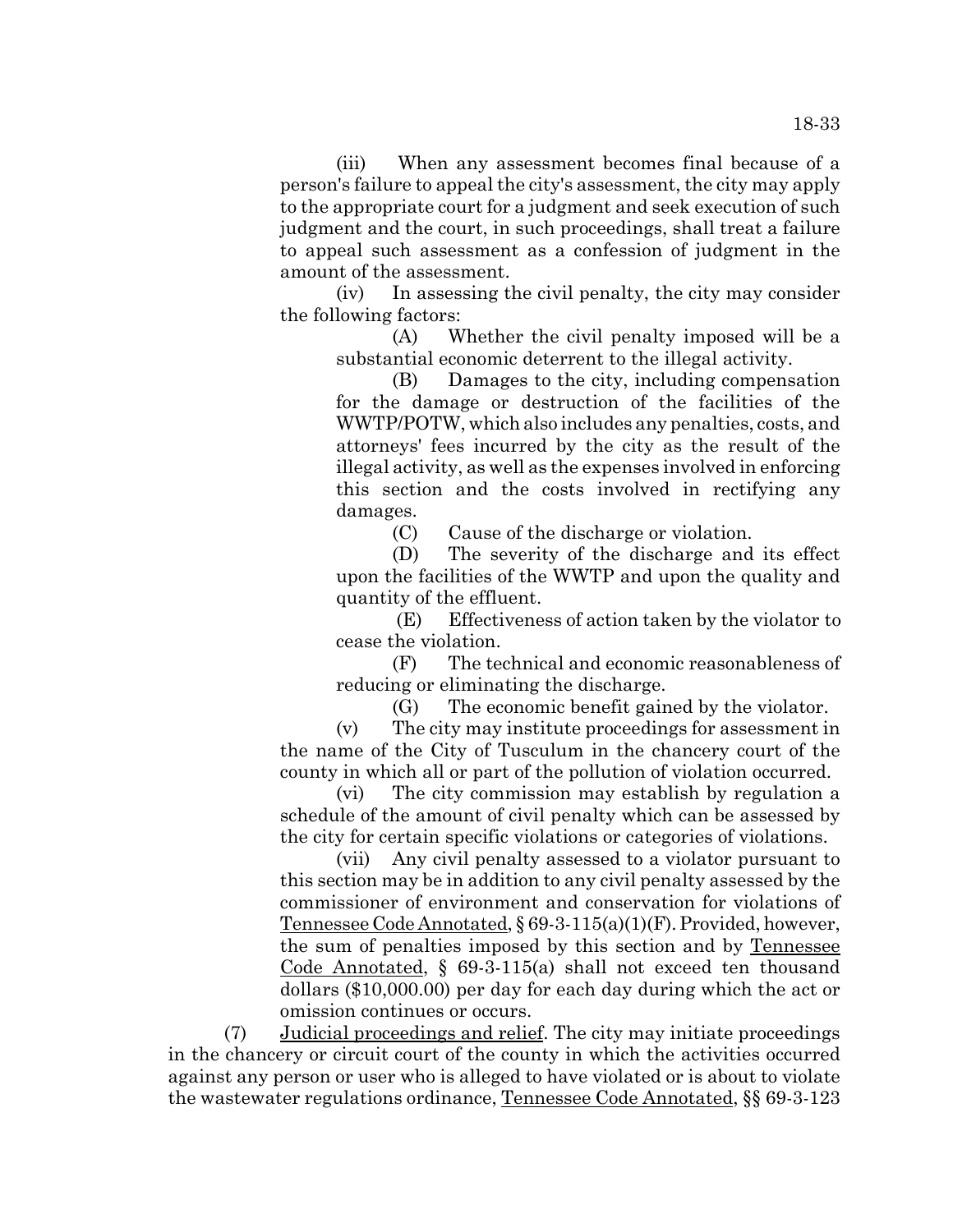through  $69-3-129$ ,  $\S$   $18-212(6)$ , or orders of the city commission. In such action, the city may seek, and the court may grant, injunctive relief and any other relief available in law or equity.

(8) Assessment of damages to user. When the discharge of waste or any other act or omission cause an obstruction, damage, or any other impairment to the city's facilities which causes an expense or damages of whatever character or nature to the city, the city shall assess the expenses and damages incurred by the city to clear the obstruction, repair damage to the facility, and otherwise rectify any impairment, and bill the person responsible for the damage for reimbursement of all expenses and damages suffered by the city. If the person responsible refuses to pay, then the city shall forward a copy of the statement and documentation of all expenses to the city's attorney who shall be authorized to take appropriate legal action. (Ord. #14-01, June 2014)

**18-213. City's right of revision**. The city reserves the right to establish, by ordinance or in individual wastewater discharge permits, more stringent standards or requirements on discharges to the WWTP consistent with the purpose of this chapter. (Ord. #14-01, June 2014)

**18-214. Fees and billing**. (1) Purpose. It is the purpose of this section to provide for the equitable recovery of costs from users of the city's wastewater treatment and collection system including costs of operation, maintenance, administration, bond service costs, capital improvements, reserve funds, and equitable cost recovery of principal and interest payments for loan funds.

(2) Types of charges and fees. The charges and fees as established in the city's schedule of charges and fees may include but are not limited to:

- (a) Inspection fee and tapping fee;
- (b) Fees for permit applications for discharge;
- (c) Sewer use charges;
- (d) Other fees as the city may deem necessary.

(3) Inspection fee and tapping fee. An inspection fee and tapping fee for a building sewer installation shall be paid to the city at the time the application is filed.

(4) Sewer user charges.<sup>1</sup> The city shall establish monthly rates and charges for the use of the wastewater system and for the services supplied by the wastewater system.

(5) Administrative civil penalties. Administrative civil penalties shall be issued according to the following schedule. Violations are categorized in the Enforcement Response Guide Table (Appendix B). The local administrative

<sup>1</sup> Such rates are reflected in administrative ordinances or resolutions, which are of record in the office of the city recorder.